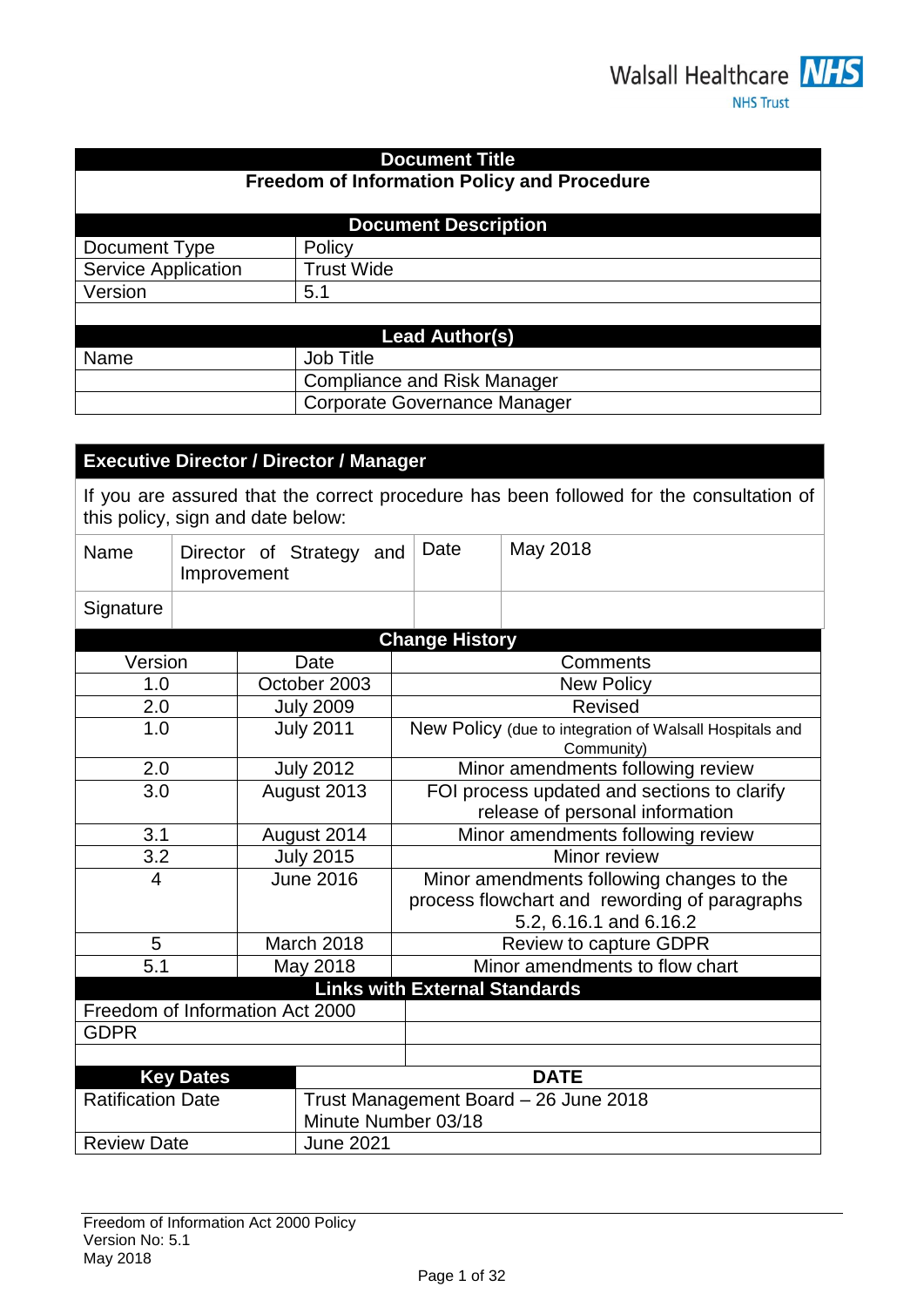| <b>Executive Summary Sheet</b>                                                   |                                                                                                                                                                                                                                    |                         |     |             |         |             |  |
|----------------------------------------------------------------------------------|------------------------------------------------------------------------------------------------------------------------------------------------------------------------------------------------------------------------------------|-------------------------|-----|-------------|---------|-------------|--|
| Document Title:                                                                  | Freedom of Information Policy and Procedure                                                                                                                                                                                        |                         |     |             |         |             |  |
| Please Tick $(\boxtimes)$<br>as appropriate                                      | This is a new document within the Trust<br>This is a revised Document within the Trust<br>☑                                                                                                                                        |                         |     |             |         |             |  |
|                                                                                  | What is the purpose of this document?                                                                                                                                                                                              |                         |     |             |         |             |  |
|                                                                                  | The purpose of this policy is to ensure that the Trust has a robust approach to the<br>management of Fol requests within the organisation including clarity of roles and<br>responsibilities enabling compliance with the Fol Act. |                         |     |             |         |             |  |
|                                                                                  | What key Issues does this document explore?                                                                                                                                                                                        |                         |     |             |         |             |  |
| ensure compliance with the Act.                                                  | The Freedom of Information Act Policy is a statement of what the Trust intends to do to                                                                                                                                            |                         |     |             |         |             |  |
| Who is this document aimed at?                                                   |                                                                                                                                                                                                                                    |                         |     |             |         |             |  |
|                                                                                  | All Staff working within Walsall Healthcare NHS Trust                                                                                                                                                                              |                         |     |             |         |             |  |
| conjunction with?                                                                | What other policies, guidance and directives should this document be read in                                                                                                                                                       |                         |     |             |         |             |  |
| <b>GDPR Policy and Procedures</b><br><b>Confidentiality Policy</b>               |                                                                                                                                                                                                                                    |                         |     |             |         |             |  |
| How and when will this document be reviewed?                                     |                                                                                                                                                                                                                                    |                         |     |             |         |             |  |
| Every three years by the lead author or a deputy nominated by the lead Director. |                                                                                                                                                                                                                                    |                         |     |             |         |             |  |
| <b>CONTRIBUTION LIST</b>                                                         |                                                                                                                                                                                                                                    |                         |     |             |         |             |  |
| Key individuals involved in developing the document                              |                                                                                                                                                                                                                                    |                         |     |             |         |             |  |
| <b>Name</b>                                                                      |                                                                                                                                                                                                                                    | <b>Designation</b>      |     |             |         |             |  |
|                                                                                  |                                                                                                                                                                                                                                    | Compliance<br>Services) | and | <b>Risk</b> | Manager | (Corporate) |  |

Corporate Governance Manager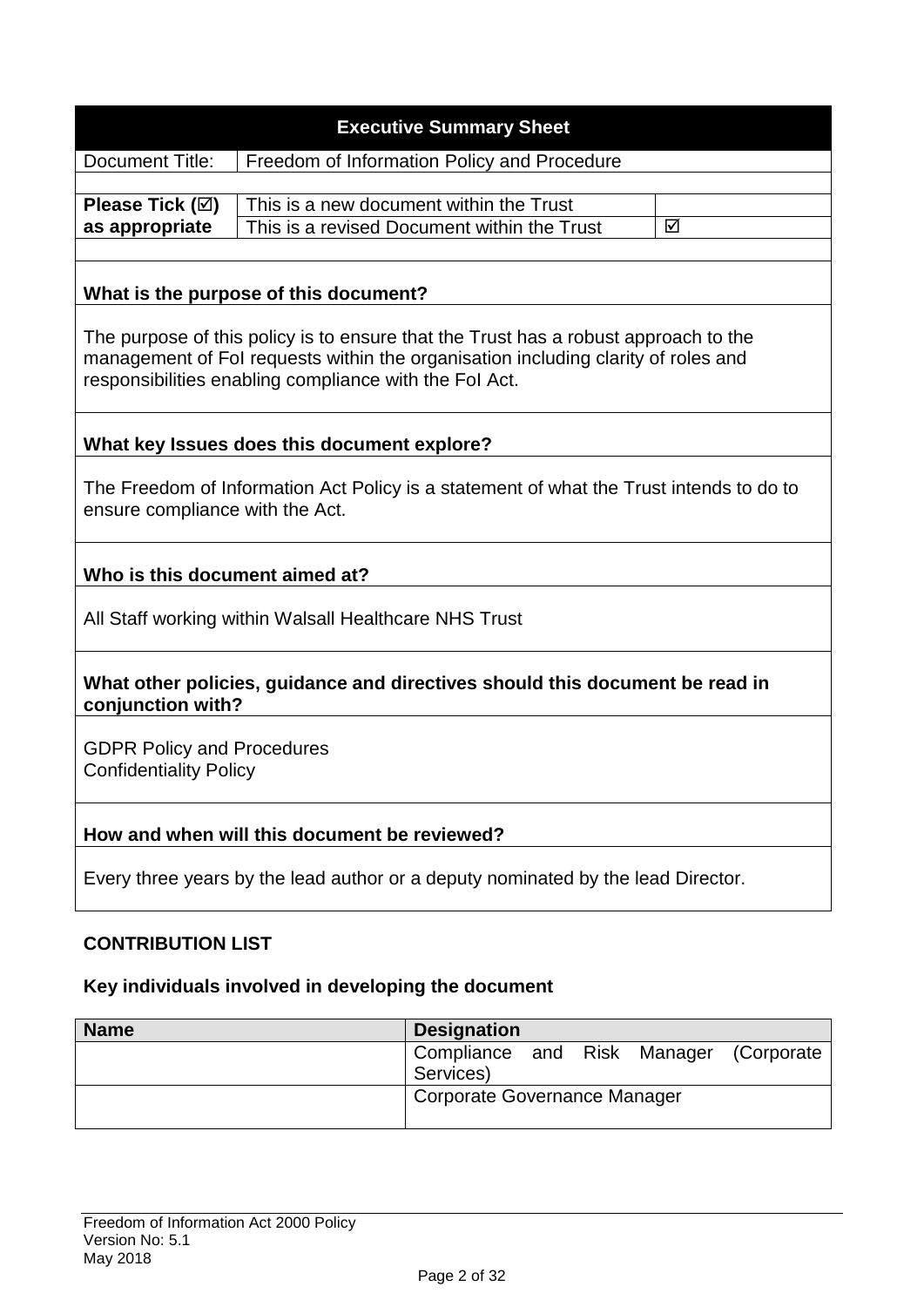## **Circulated to the following for consultation**

| Name/Committee/Group/                           | <b>Designation</b>                  |
|-------------------------------------------------|-------------------------------------|
| <b>Professional Forum</b>                       | Intranet Forum - wider consultation |
| Policies and Procedures Members                 |                                     |
| Women's and Children's Divisional Quality Board | Circulated for wider consultation   |
| <b>Surgery Divisional Quality Board</b>         | Circulated for wider consultation   |
| <b>MLTC Divisional Quality Board</b>            | Circulated for wider consultation   |

## **Version Control Summary**

### **Significant or Substantive Changes from Previous Version**

A new version number will be allocated for every review even if the review brought about no changes. This will ensure that the process of reviewing the document has been tracked. The comments on changes should summarise the main areas/reasons for change.

When a document is reviewed the changes should using the tracking tool in order to clearly show areas of change for the consultation process.

| <b>Version</b> | <b>Date</b>      | <b>Comments</b>                           | <b>Author</b>                 |
|----------------|------------------|-------------------------------------------|-------------------------------|
| 1.0            | October          | <b>New Policy</b>                         | <b>Information Governance</b> |
|                | 2003             |                                           | Manager                       |
| 2.0            | <b>July 2009</b> | Revised                                   | <b>Information Governance</b> |
|                |                  |                                           | Manager                       |
| 1.0            | <b>July 2011</b> | New Policy (due to integration of Walsall | <b>Information Governance</b> |
|                |                  | <b>Hospitals and Community)</b>           | Manager                       |
| 2.0            | <b>July 2012</b> | Minor amendments following review         | <b>Compliance and Risk</b>    |
|                |                  |                                           | Manager (Corporate            |
|                |                  |                                           | Services)                     |
| 3.0            | August           | FOI process updated and sections to       | <b>Compliance and Risk</b>    |
|                | 2013             | clarify release of personal information   | Manager (Corporate            |
|                |                  |                                           | Services)                     |
| 3.1            | August           | Minor amendments following review         | <b>Compliance and Risk</b>    |
|                | 2014             |                                           | Manager (Corporate            |
|                |                  |                                           | Services)                     |
| 3.2            | <b>July 2015</b> | Minor review                              | Acting Head of                |
|                |                  |                                           | <b>Compliance and Risk</b>    |
| $\overline{4}$ | <b>June 2016</b> | Minor amendments following changes        | <b>Compliance and Risk</b>    |
|                |                  | to the process flowchart and rewording    | Manager (Corporate            |
|                |                  | of paragraphs 5.2, 6.16.1 and 6.16.2      | Services)                     |
| 5              | March            | Review to capture GDPR                    | <b>Compliance and Risk</b>    |
|                | 2018             |                                           | Manager (Corporate            |
|                |                  |                                           | Services)                     |
| 5.1            | May 2018         | Minor amendments to flow chart            | <b>Corporate Governance</b>   |
|                |                  |                                           | Manager                       |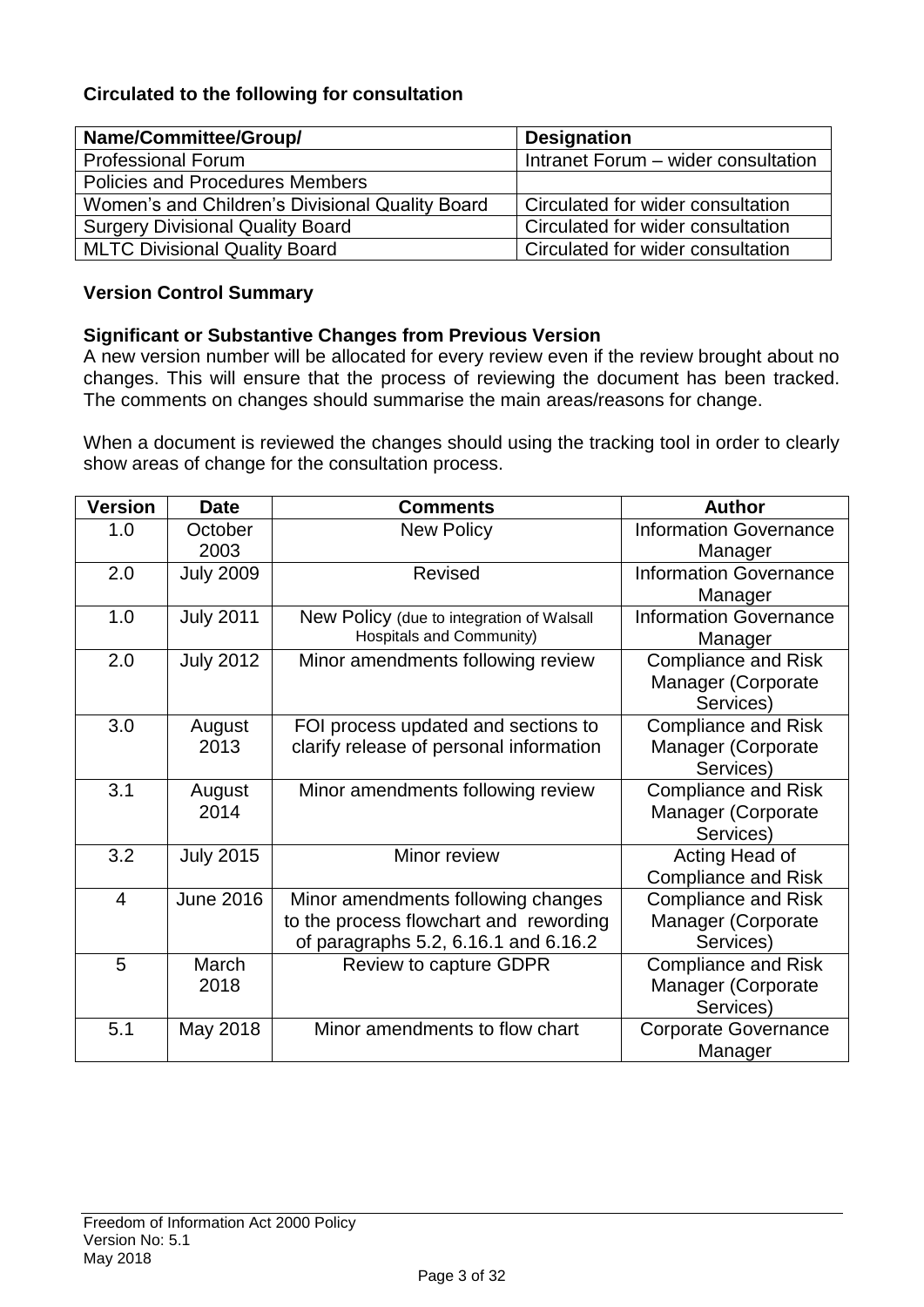|      | <b>Document Index</b>                    | Pg No          |
|------|------------------------------------------|----------------|
| 1.0  | Introduction                             | 5              |
| 2.0  | Aim                                      | $\overline{7}$ |
| 3.0  | <b>Objectives</b>                        | $\overline{7}$ |
| 4.0  | Definitions / Glossary of Terms          | $\overline{7}$ |
| 5.0  | <b>Roles and Responsibilities</b>        | 7              |
| 6.0  | Main Body of Policy                      | 10             |
| 7.0  | <b>Impact Assessment</b>                 | 19             |
| 8.0  | <b>Links to Other Trust Policies</b>     | 20             |
| 9.0  | <b>Links to Other External Standards</b> | 20             |
| 10.0 | <b>Monitoring Control and Audit</b>      | 20             |
| 11.0 | Training                                 | 21             |
| 12.0 | Best Practice, Evidence and References   | 21             |
|      |                                          |                |
|      |                                          |                |
|      |                                          |                |

|   | <b>Appendices</b>                     | Pg No |
|---|---------------------------------------|-------|
|   | <b>Exemptions</b>                     | 22    |
| 2 | Glossary                              | 23    |
| 3 | <b>Freedom of Information Process</b> | 25    |
|   | Checklist                             | 26    |
| 5 | <b>Equality Analysis</b>              | 30    |
|   |                                       |       |
|   |                                       |       |
|   |                                       |       |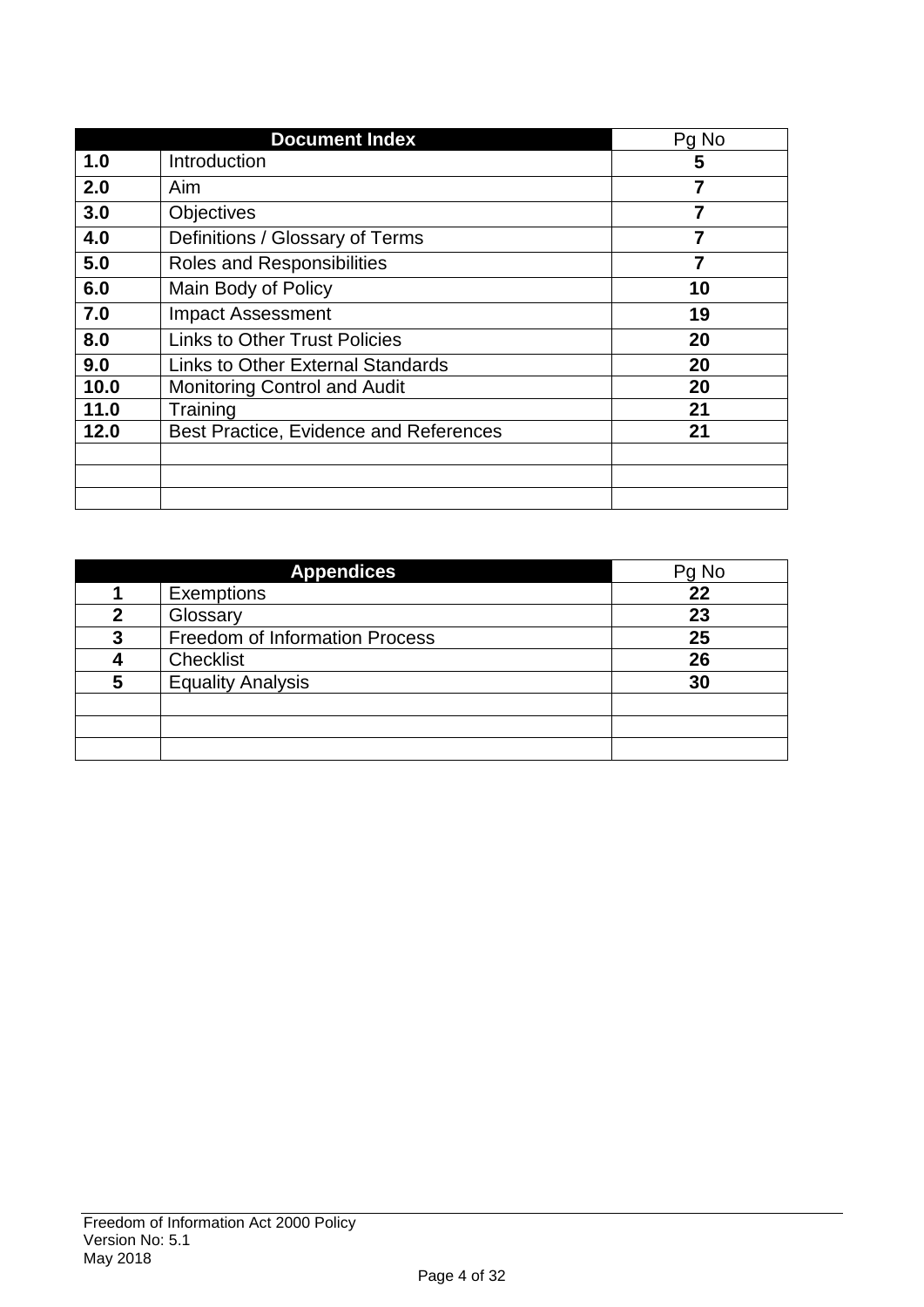## **FREEDOM OF INFORMATION ACT 2000**

## **1.0 INTRODUCTION**

### **1.1 Rationale**

The Freedom of Information Act 2000 is part of the Government's commitment to greater openness in the public sector, a commitment supported by Walsall Healthcare NHS Trust, referred to hereafter as the Trust. The Freedom of Information Act 2000, referred to hereafter as the Act, will further this aim by helping to transform the culture of the public sector to one of greater openness. It will enable members of the public to question the decisions of public authorities more closely and ensuring that the services we provide are efficiently and properly delivered. The Act replaces the non-statutory *Code of Practice on Openness in the NHS*.

- **1.1.1** The main features of the Act are:
	- a general right of access from 1<sup>st</sup> January 2005 to recorded information held by public authorities, subject to certain conditions and exemptions;
	- in cases where information is exempted from disclosure, except where an absolute exemption applies, a duty on public authorities to:
		- i. inform the applicant whether they hold the information requested, and
		- ii. communicate the information to him or her, unless the public interest in maintaining the exemption in question outweighs the public interest in disclosure;
	- a duty on every public authority to adopt and maintain a Publication Scheme, specifically applicable to the NHS from 31<sup>st</sup> October 2003;
	- a new office of Information Commissioner with wide powers to enforce the rights created by the Act and to promote good practice, and a new Information Tribunal;
	- a duty on the Lord Chancellor to promulgate Codes of Practice for guidance on specific issues.
- **1.1.2** The Freedom of Information Act Policy is a statement of what the Trust intends to do to ensure compliance with the Act. It is not a statement of how compliance will be achieved; this will be a matter for operational procedures.

## **1.2 Scope**

- **1.2.1** The Freedom of Information Act Policy will apply to all Trust employees and to Non-Executive Directors.
- **1.2.2** The Policy will provide a framework within which the Trust will ensure compliance with the requirements of the Act.
- **1.2.3** The Policy will underpin any operational procedures and activities connected with the implementation of the Act.

## **1.3 Principles**

**1.3.1** The Policy supports the principle that openness and not secrecy should be the norm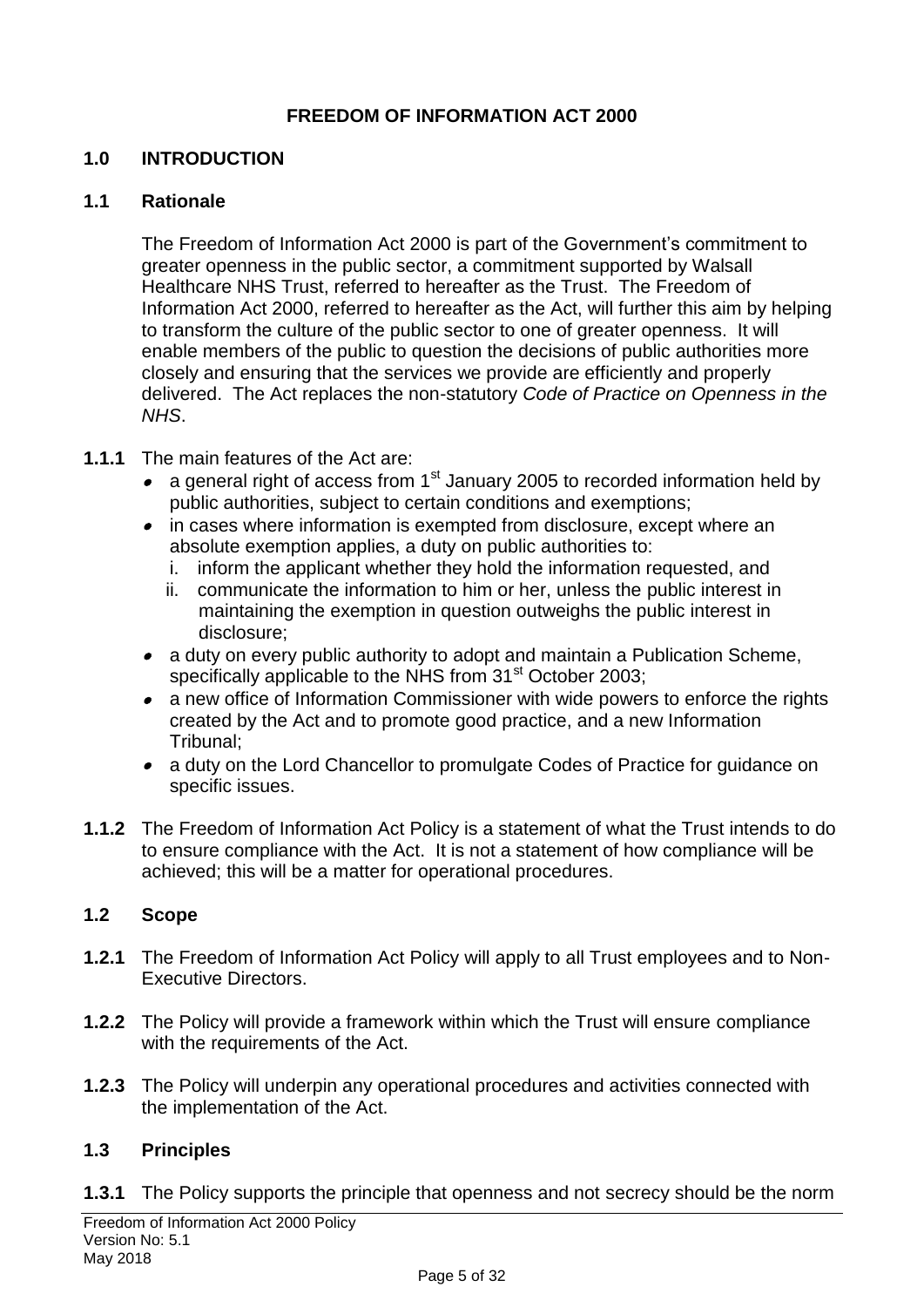in public life. The Trust wants to create a climate of openness and dialogue with all stakeholders and improved access to information about the Trust will facilitate the development of such an environment.

- **1.3.2** Individuals also have a right to privacy and confidentiality. This policy does not overturn the Common Law Duties of Confidentiality or statutory provisions that prevent disclosure of personal identifiable information. The release of such information is still covered by the subject access provisions of the General Data Protection Regulations and is dealt with in other Trust policies.
- **1.3.3** Public Authorities should be allowed to discharge their functions effectively. This means that the Trust will use the exemptions contained in the Act where an absolute exemption applies or where a qualified exemption can reasonably be applied in terms of the public interest of disclosure.
- **1.3.4** Staff will have access to expert knowledge to assist and support them in understanding the implications of the Act. The Policy sets out a framework to provide this knowledge.
- **1.3.5** Common standards are required to ensure that the organisation is compliant with the Act. The Policy outlines the areas in which common standards will be established through other Trust policies and procedures

## **1.4 Purpose of Policy**

The purpose of this policy is to ensure that the Trust has a robust approach to the management of FoI requests within the organisation including clarity of roles and responsibilities enabling compliance with the FoI Act.

## **1.5 Statement of Intent**

The Trust recognises its responsibility to be open and transparent as a public body and to meet its legal obligation to comply with the statutory requirements of FoI as detailed in this policy.

## **1.6 Scope and limitations**

This policy is fully applicable to all aspects of FoI.

# **1.7 Statement of Statutory Compliance**

All staff are responsible for ensuring that their conduct relating to FoI is in accordance with this policy.

## **1.8 Summary of substantive changes in this version**

This policy does not include any substantive changes to the FoI regime other than the local accountability measures.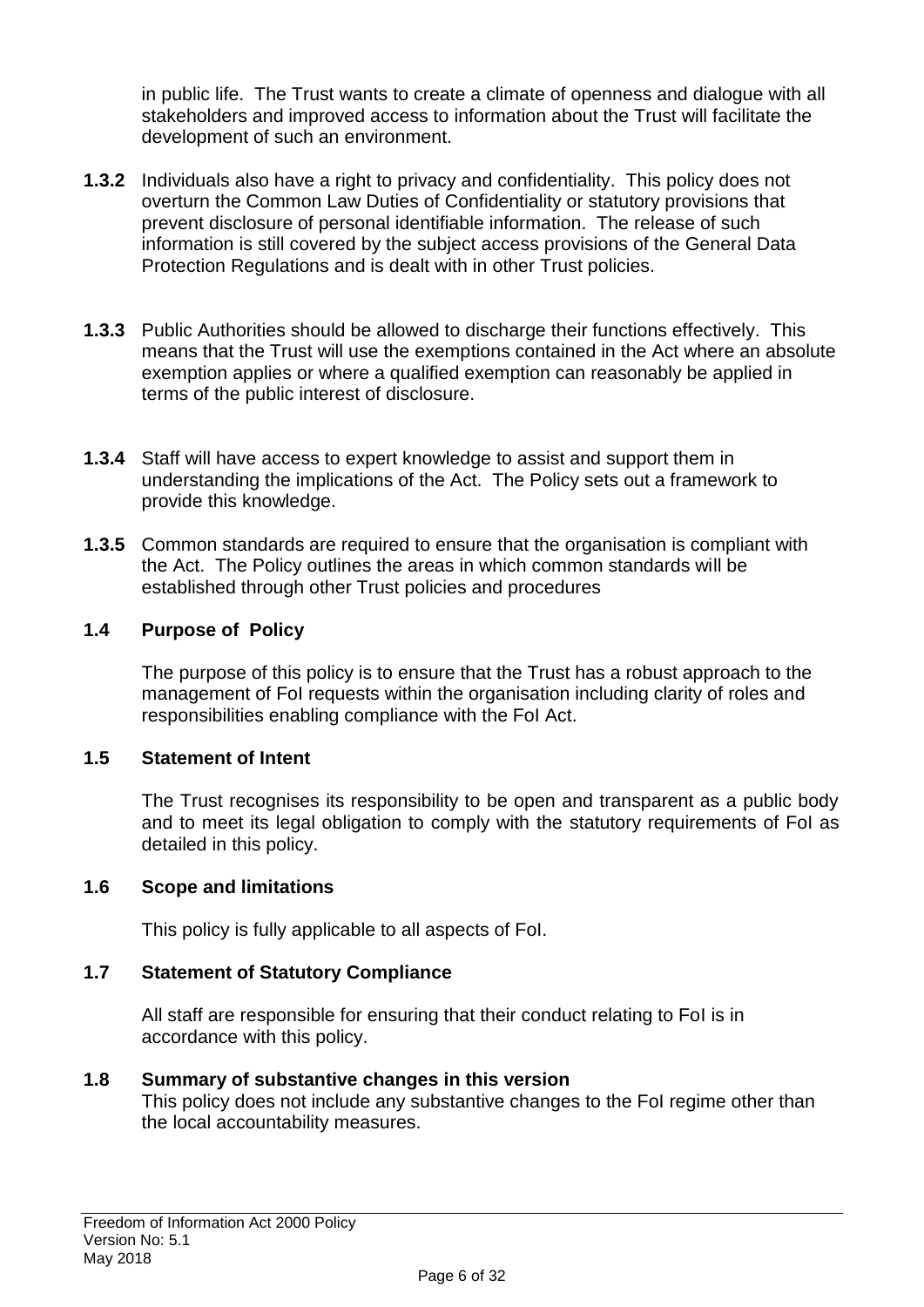## **2.0 POLICY AIM**

This policy has been developed to provide details of the obligations of the Trust under the FoI Act 2000 and to ensure compliance with such obligations.

## **3.0 OBJECTIVES**

- To ensure that the public have a general right of access to recorded information held by the Trust, subject to certain conditions and exemptions.
- To ensure that the Trust has robust assurance processes and systems in place to comply with the requirements of the FoI Act.
- To ensure that all staff are aware of their roles and responsibilities relating to FoI requests.
- To ensure that the Trust can respond appropriately to FoI requests within the national requirement of 20 working days from receipt by the organisation.

### **4.0 DEFINITIONS**

- FOI Freedom of Information
- FOIA Freedom of Information Act (2000)
- IGSG Information Governance Steering Group
- CM Complaints Manager
- EIR Environmental Information Regulations
- RFI Request for Information

Publication Scheme – contains all published corporate information held by the Trust.

## **5.0 ROLES AND RESPONSIBILTIES**

#### **5.1 Chief Executive**

Ultimate responsibility for data protection rests with the Chief Executive.

#### **5.2 Medical Director (Caldicott Guardian)**

Responsibility for ensuring that all patient related personal data is processed and managed in accordance with the Caldicott Principles. The Medical Director acts as the Trust's Caldicott Guardian with responsibility for patient confidentiality.

#### **5.3 Director of Strategy and Improvement (Senior Information Risk Owner)**

Responsibility for ensuring that all risks to information are identified and managed effectively in line with relevant legislation. The Director of Strategy and Improvement acts as the Trust's Senior Information Risk Owner (SIRO).

The Director of Strategy and Improvement has overall responsibility for the implementation, monitoring and compliance with the policy. This includes reporting to Trust executive groups or the Board as necessary.

In addition, the Director of Strategy and Improvement has overall responsibility for:

- Information security
- Information governance
- Data quality related to patient information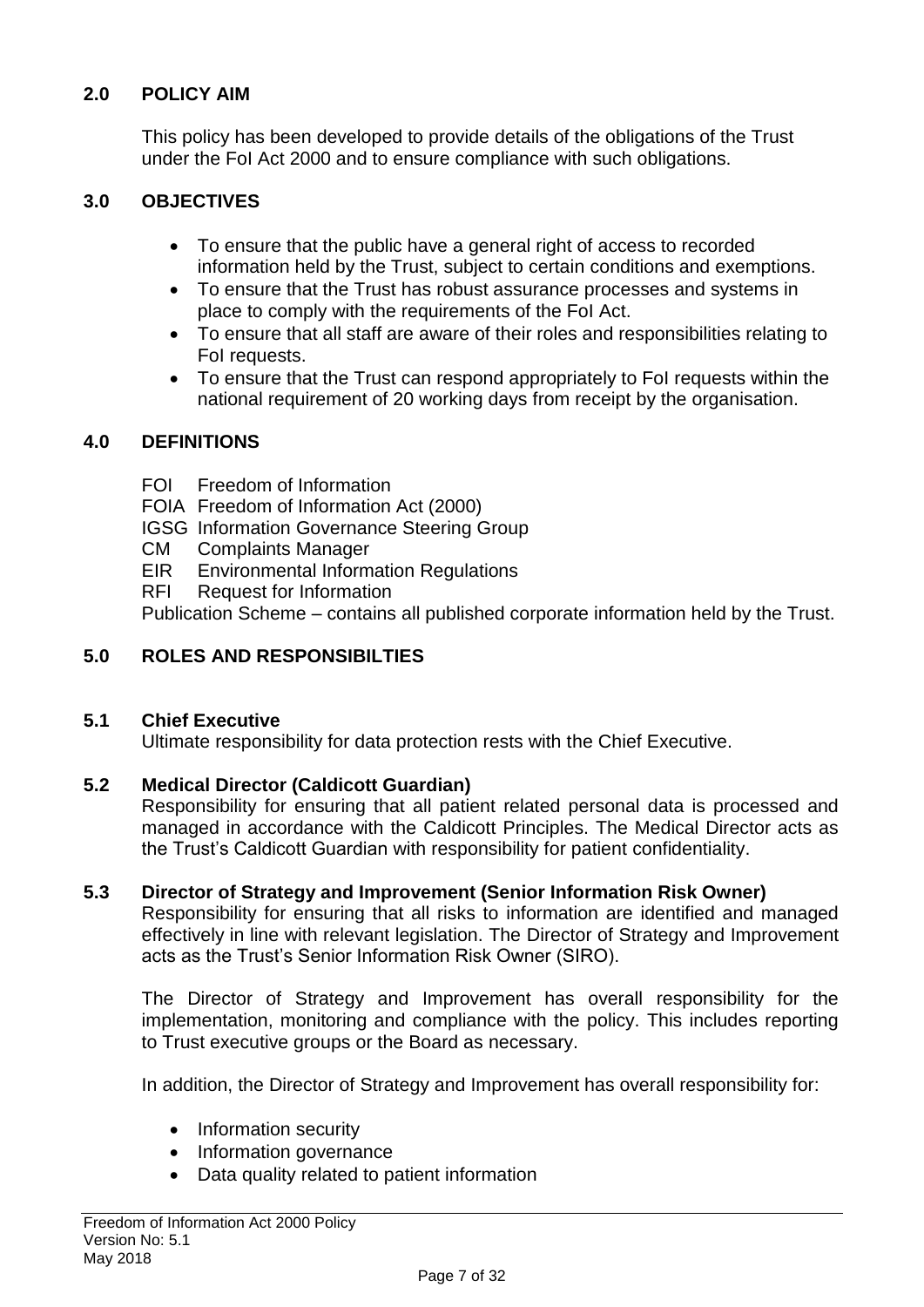#### **5.4 Director of Organisational Development and Human Resources**

Overall responsibility for ensuring data quality related to staff information and ensuring that the Trust standard contract includes clauses relating to staff responsibilities around information governance.

#### **5.5 Corporate Governance Manager**

Responsibility for ensuring there are information governance arrangements in place to allow for the processes laid out within this policy and procedure.

#### **5.6 Data Protection Officer**

Walsall Healthcare NHS Trust have appointed a Data Protection Officer (DPO) whose role it is to identify and mitigate any risks to the protection of personal data, to act in an advisory capacity to the business, its employees and upper management and to actively stay informed and up-to-date with all legislation and changes relating to data protection.

The DPO will work in conjunction with others to ensure that all processes, systems and staff are operating compliantly and within the requirements of the GDPR and its principles.

The DPO has overall responsibility for due diligence, privacy impact assessments, risk analysis and data transfers where personal data is involved and will also maintain adequate and effective records and management reports in accordance with the GDPR and our own internal objectives and obligations.

Staff who manage and process personal or special category information will be provided with extensive data protection training and will be subject to continuous development support and mentoring to ensure that they are competent and knowledge for the role they undertake.

The Data Protection Officer has assumed the below duties in compliance with GDPR Article 39: -

- To inform and advise Walsall Healthcare NHS Trust and any employees carrying out processing, of their obligations pursuant to the GDPR, the Supervisory Authorities guidelines and any associated data protection provisions
- To monitor compliance with the GDPR, associated data protection provisions and Walsall Healthcare NHS Trusts own data protection policies, procedures and objectives
- To oversee the assignment of responsibilities, awareness-raising and training of staff involved in processing operations
- To carry out and review audits of the above-mentioned policies, procedures, employee duties and training programs
- To cooperate with the Supervisory Authority where required
- To act as the point of contact for the Supervisory Authority on issues relating to processing, including the prior consultation referred to in Article 36, and to consult, where appropriate, with regard to any other matter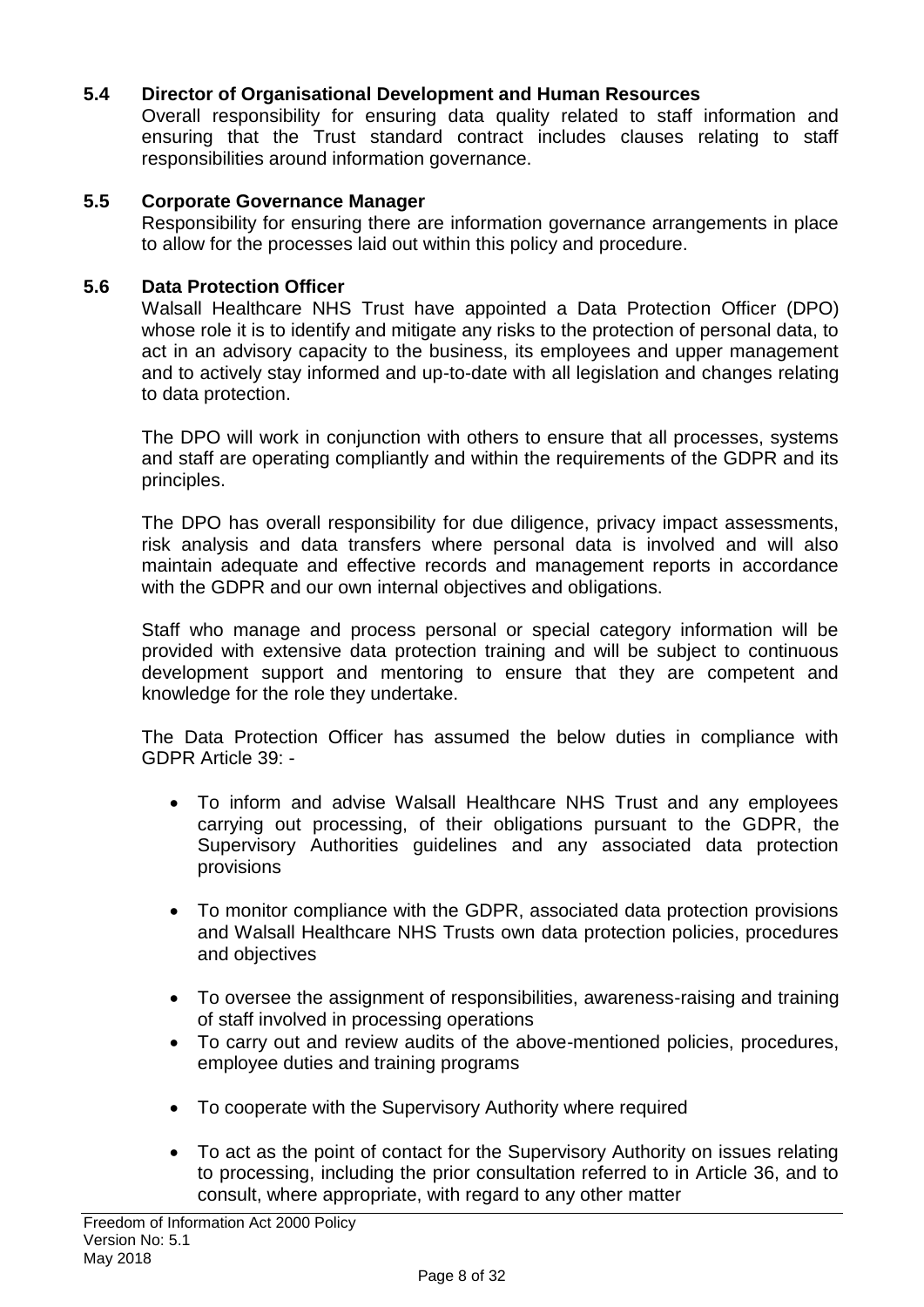- In accordance with Article 35 (type of processing is likely to result in a high risk to the rights and freedoms of natural persons), the DPO will provide advice where requested with regards to any data protection impact assessment and monitor its performance pursuant
- Have due regard to, and be aware of, the risk associated with processing operations, considering the nature, scope, context and purposes of processing

#### **5.7 Designated Data Protection Officer**

**NAME**: Sharon Thomas **POSITION:** Corporate Governance Manager **ADDRESS:** Walsall Healthcare NHS Trust, Town Wharf, Block 3, Cavell Close, Walsall **EMAIL:**[sharon.thomas@walsallhealthcare.nhs.uk](mailto:sharon.thomas@walsallhealthcare.nhs.uk) or [data.protection@walsallhealthcare.nhs.uk](mailto:data.protection@walsallhealthcare.nhs.uk) **TEL:** 01922 721172 ext 5806

#### **5.8 Health Records Manager**

Overall responsibility for ensuring the appropriate records retention and destruction standards are adhered to.

#### **5.9 Information Asset Owners**

Any member of staff who has assigned responsibility for an information asset within the Trust (i.e. any system (electronic or paper based) that holds Trust information) is designated an Information Asset Owner for the purposes of information governance.

#### **5.10 Privacy Officers**

It is the responsibility of the Trust's Privacy Officer's to investigate any breaches of confidentiality regarding information accessed via the Spine.

#### **5.11 Information Governance Steering Group**

The Information Governance Steering Group (IGSG) will have overall responsibility for:

The updating and amending of this, and all over information governance policies Monitoring the action plans for the Information Governance Toolkit (IGT) and the information governance work plan

Ensuring the statutory regulations around information governance are adhered to

### **5.12 Data Quality Team**

The Data Quality Team are notified of the data subjects request to update personal data and are responsible for validating the information and rectifying errors where they have been notified.

#### **5.13 Divisional Directors (DD; or equivalent)**

Managers are considered to be equivalent to DD's for the purpose of responsibilities under policies if they are responsible for management of a significant service and report directly to an Executive or Associate Director.

Responsibilities include implementation, monitoring and compliance within the Division; particularly by way of responding to requests for information by the FoI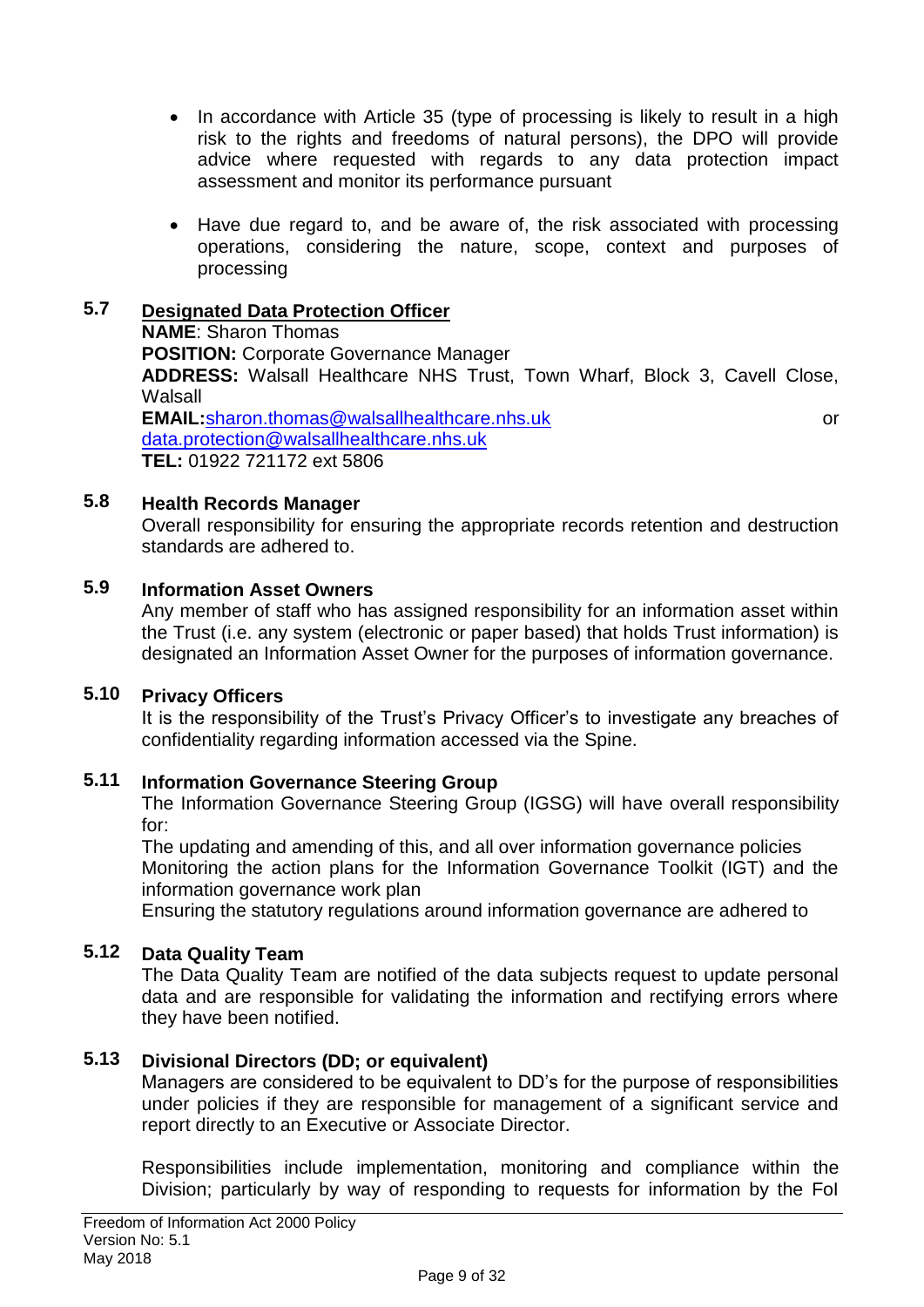Team in a timely manner and ensuring staff within the division adhere to the requirements of the policy.

#### **5.14 Matrons, Senior Sisters (with day to day responsibility for ward management), Departmental Managers or equivalent**

This group will be responsible for day to day implementation of the policy.

Also included will be responsibility for ensuring:

- All staff are aware of their role under the policy
- Staff complete their mandatory annual information governance training
- Records are kept as specified
- Incidents / issues are reported
- Information is provided to support the request in a timely manner (7 days) to ensure that the Trust can respond appropriately within the national requirement of 20 working days from receipt by the organisation.

### **5.15 All Staff**

All staff must ensure they understand and adhere to the requirements of this policy.

### **6.0 POLICY DETAIL**

### **FREEDOM OF INFORMATION ACT 2000 POLICY**

### **6.1 Policy Statement**

The Trust will use all appropriate and necessary means to ensure that it complies with the Freedom of Information Act 2000 and associated Codes of Practice issued by the Lord Chancellor's Department pursuant to sections 45(5) and 46(6) of the Act.

### **6.2 Publication Scheme**

- 6.2.1 The Trust has adopted a model Publication Scheme in line with the requirements of the Information Commissioner. This is permissible under section 20 of the Act and ensures compliance with section 19 of the legislation.
- 6.2.2 The Trust's Publication Scheme is a prospective document, detailing the information that the Trust publishes at that point in time and intends to publish in the future. It will detail the format in which the information is available and whether or not a charge will be made for the provision of that information. The Publication Scheme is available in hard copy on request and through our website.
- 6.3.3 Applications for information listed in the Publication Scheme may be received verbally or in writing. The Trust will establish systems and procedures to process applications arising from the Publication Scheme.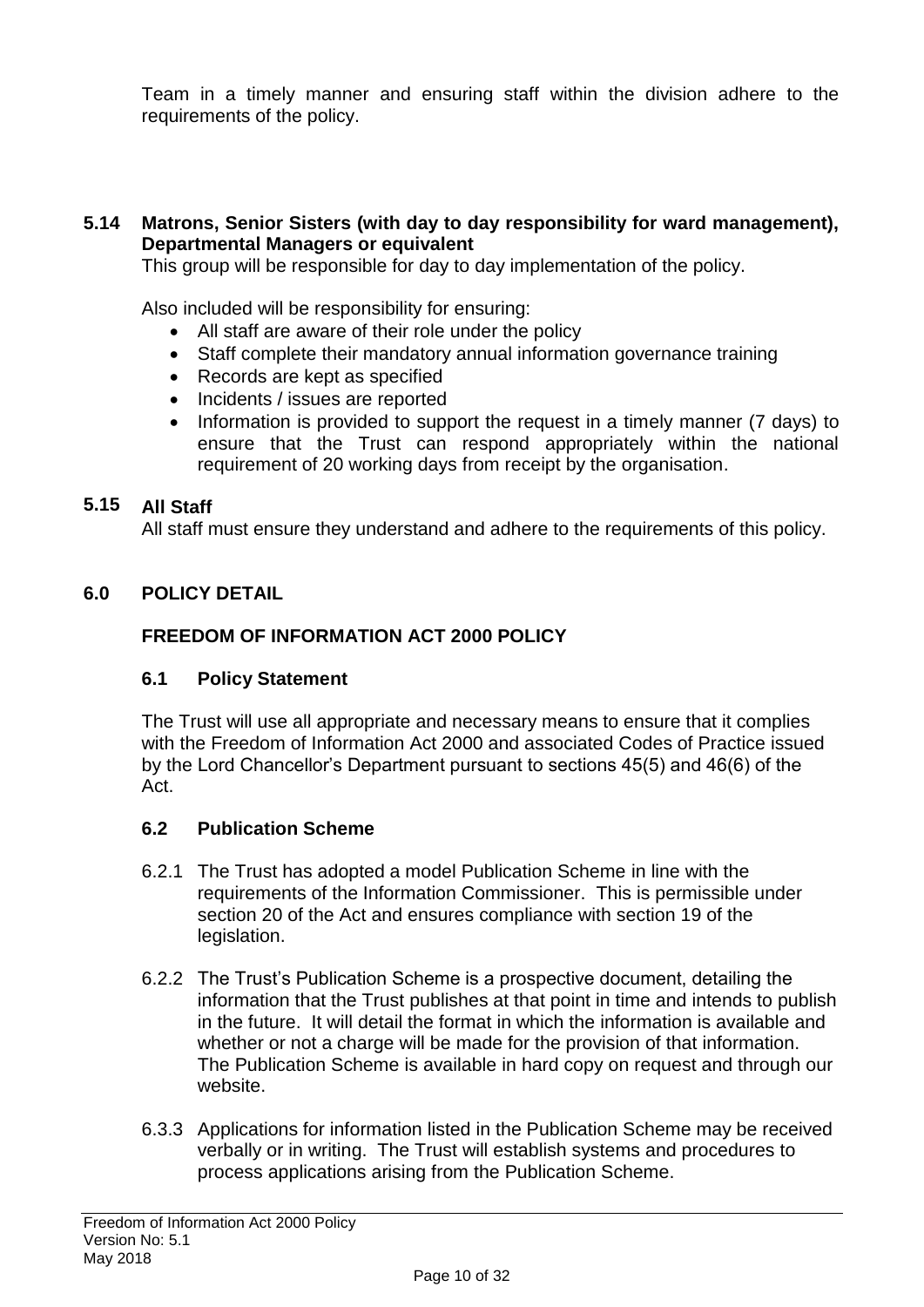## **6.3 General Rights of Access**

- 6.3.1 Section 1 of the Act gives a general right of access to recorded information held by the Trust, subject to certain conditions and exemptions contained in the Act. Simply, any person making a request for information (see 5.3.2) to the Trust is entitled:
	- (a) to be informed in writing whether the Trust holds the information of the description specified in the request, and
	- (b) if the Trust holds the information to have that information communicated to them.

This is referred to as the 'duty to confirm or deny'. These provisions are fully retrospective in that if the Trust holds the information it must provide it, subject to the certain conditions and exemptions. The Trust will ensure that procedures and systems are in place to facilitate access by the public to recorded information from this date.

6.3.2 In accordance with section 8 of the Act, a request for information under the general rights of access must be received in writing, stating the name of the applicant and an address for correspondence, and describes the information requested. For the purposes of general rights of access, a request is to be treated as made in writing if it is transmitted by electronic means, is received in legible form and is capable of being used for subsequent reference.

## **6.4 Conditions and Exemptions**

- 6.4.1 The duty to confirm or deny is subject to certain conditions and exemptions. Under section 1(3) the duty to confirm or deny does not arise where the Trust:
	- (a) reasonably requires further information in order to identify and locate the information requested, and
	- (b) has informed the applicant of that requirement.

The Trust will make reasonable efforts to contact the applicant for additional information pursuant to their request should further information be required.

- 6.4.2 Under section 2 of the Act the Trust does not have to comply with this duty if the information is exempt under the provisions of Part II of the Act, sections 21 to 44. These provisions either confer an absolute exemption or a qualified exemption. A qualified exemption may be applied if, in all circumstances of the case, the public interest in maintaining the exclusion of the duty to confirm or deny outweighs the public interest in disclosing whether the Trust holds the information. The Part II exemptions are listed in Appendix A of this Policy. The Trust will seek to use the qualified exemptions sparingly and will, in accordance with section 17 of the Act justify the use of such exemptions.
- 6.4.3 The duty to confirm or deny does not arise if a fees notice (see 2.5.3) has been issued to an applicant and the fee has not been paid within the period of three months beginning on the day on which the fees notice is given to the applicant.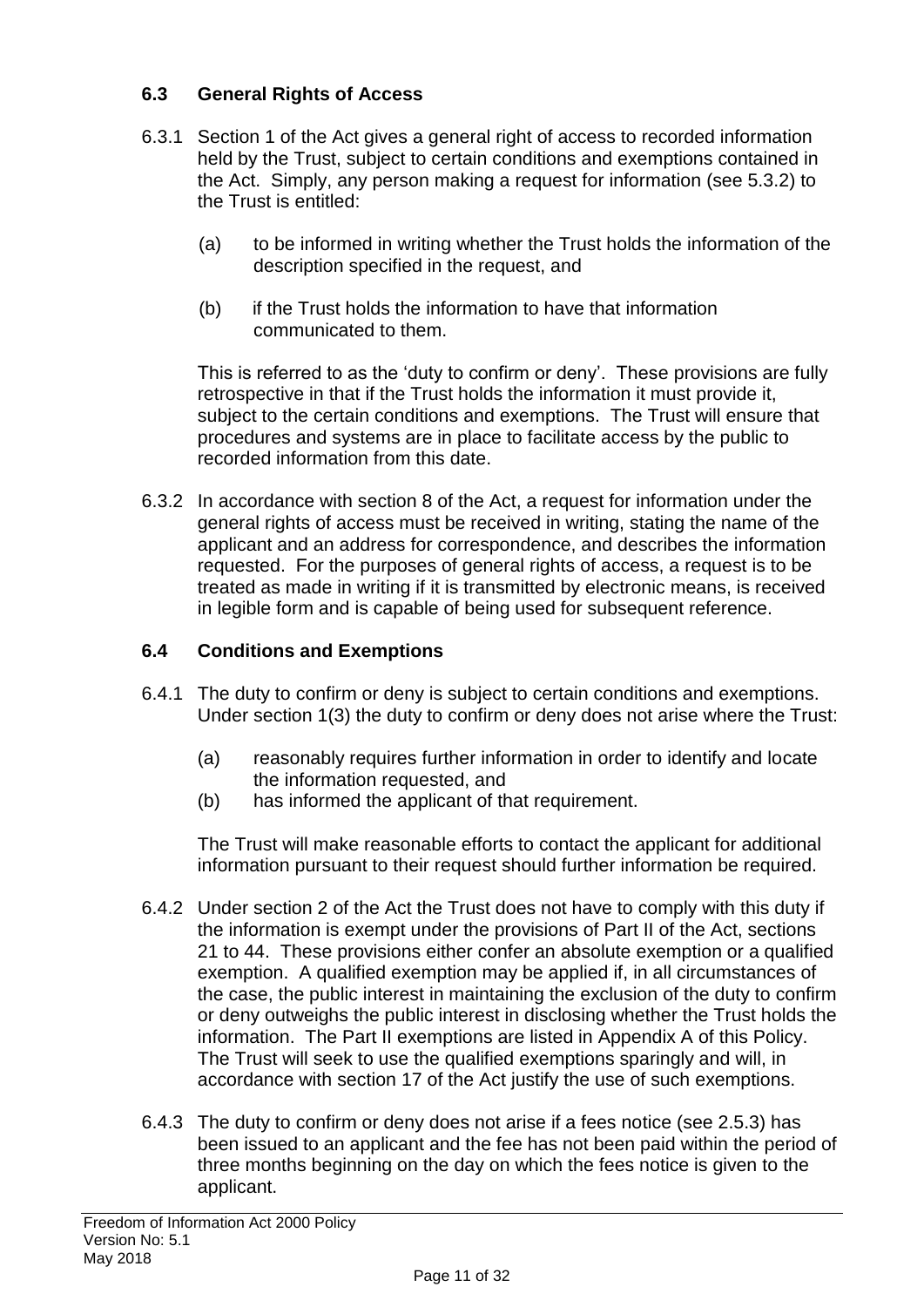- 6.4.4 The duty to comply with a request for information does not arise if the Trust estimates that the cost of compliance with the request would exceed the appropriate limit that will be established in national Fees Regulations. The Trust will work with applicants to keep compliance costs to a minimum but reserves the right to either (a) refuse or (b) charge for the communication of information that exceeds this limit.
- 6.4.5 The Trust is not obliged to comply with a request for information if the request is vexatious. Where the Trust has previously complied with a request for information which was made by any person, it is not obliged to comply with a subsequent identical or subsequently similar request from that person unless a reasonable interval has elapsed between compliance with the previous request and the making of the current request. The Trust will log all requests for information for monitoring purposes and will be able to identify repeated or vexatious requests.

## **6.5 Charges and Fees**

- 6.5.1 The Trust will generally not charge for information that it has chosen to publish in its Publication Scheme. Charges may be levied for hard copies, multiple copies or copying onto media such as a CD-ROM. The Publication Scheme and the procedures that support this Policy will provide further guidance on charging.
- 6.5.2 The Trust will follow, if ever they are published, the national Fees Regulations for general rights of access under the Act. These will set an appropriate limit on costs of compliance, a manner in which an appropriate fee may be calculated and circumstances in which no fee should be levied. At present no costs for complying with a request, unless over 2.5 days work, can be levied other than for the cost of the physical media (i.e. copying, disks etc).
- 6.5.3 In all cases where the Trust chooses to charge for information published through the Publication Scheme or levy a fee arising from an information request under general rights of access, a fees notice will be issued to the applicant as required by section 9 of the Act. Applicants will be required to pay any fees within a period of three months beginning with the day on which the fees notice is given to them.

## **6.6 Time limits for compliance with requests**

- 6.6.1 The Trust will establish systems and procedures to ensure that organisation complies with the duty to confirm or deny and to provide the information requested within twenty working days of a request in accordance with section 10 of the Act. All staff and Non-Executive Directors will be required to comply with the requirements of these procedures; failure to do so may result in disciplinary action.
- 6.6.2 If the information requested by the applicant incurs a charge or a fee and the applicant has paid this in accordance with section 9(2), the working days in the period from when the applicant received the fees notice to when they paid will be disregarded for the purposes of calculating the twentieth working day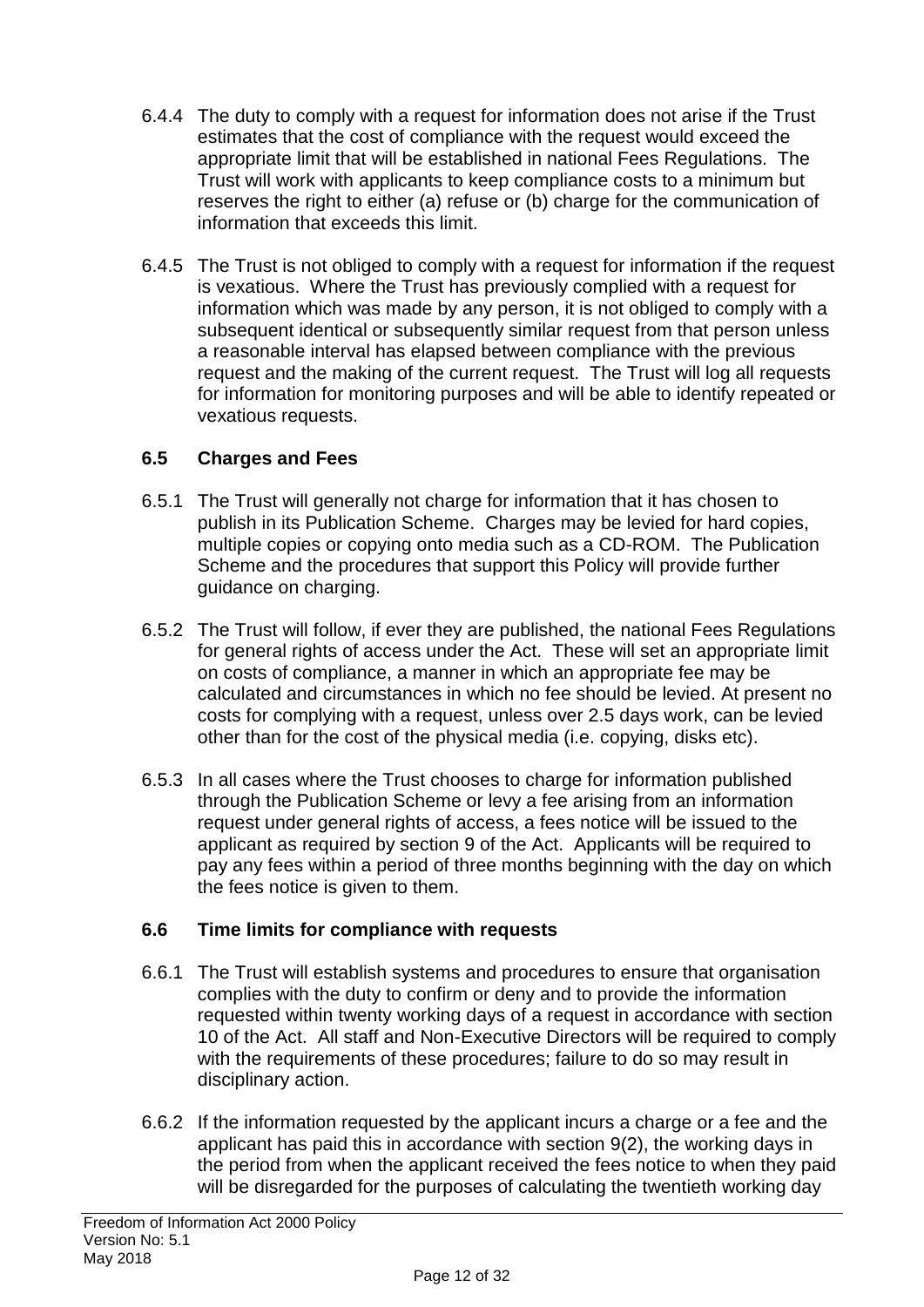following receipt.

6.6.3 If the Trust chooses to apply an exemption to any information or to refuse a request as it appears to be vexatious or repeated, or exceeds the appropriate limit for costs of compliance, a notice shall be issued with twenty working days informing the applicant of this decision (see 2.8.0 below).

## **6.7 Means by which information will be conveyed**

- 6.7.1 When an applicant, on making their request for information, expresses a preference for communication by any one or more of the following means, namely:
	- (a) the provision to the applicant of a copy of the information in permanent form or in another form acceptable to the applicant,
	- (b) the provision to the applicant of a reasonable opportunity to inspect a record containing the information, and
	- (c) the provision to the applicant of a digest or summary of the information in permanent form or in another form acceptable to the applicant,
	- (d)the Trust shall so far as reasonably practicable give effect to that preference in accordance with section 11 of the Act.
- 6.7.2 In determining whether it is reasonably practicable to communicate information by a particular means, the Trust will consider all the circumstances, including the cost of doing so. If the Trust determines that it is not reasonably practicable to comply with any preference expressed by the applicant in making their request, the Trust will notify the applicant of the reasons for its determination and will provide the information by such means as which it deems to be reasonable in the circumstances.
- 6.7.3 The Trust will establish systems and procedures to monitor the provision of information arising from requests under the Act.

### **6.8 Refusal of requests**

- 6.8.1 As indicated above, the duty to confirm or deny does not arise if the Trust:
	- (a) using section 2 of the Act applies an exemption under Part II of the Act, as illustrated in Appendix A,
	- (b) has issued a fees notice under section 9 of the Act and the fee has not been paid within a period of three months beginning with the day on which the fees notice was given to the applicant,
	- (c) under section 12 of the Act estimates that the cost of compliance with the request for information exceeds the appropriate limit,
	- (d) can demonstrate that the request for information is vexatious or repeated, as indicated by section 14 of the Act.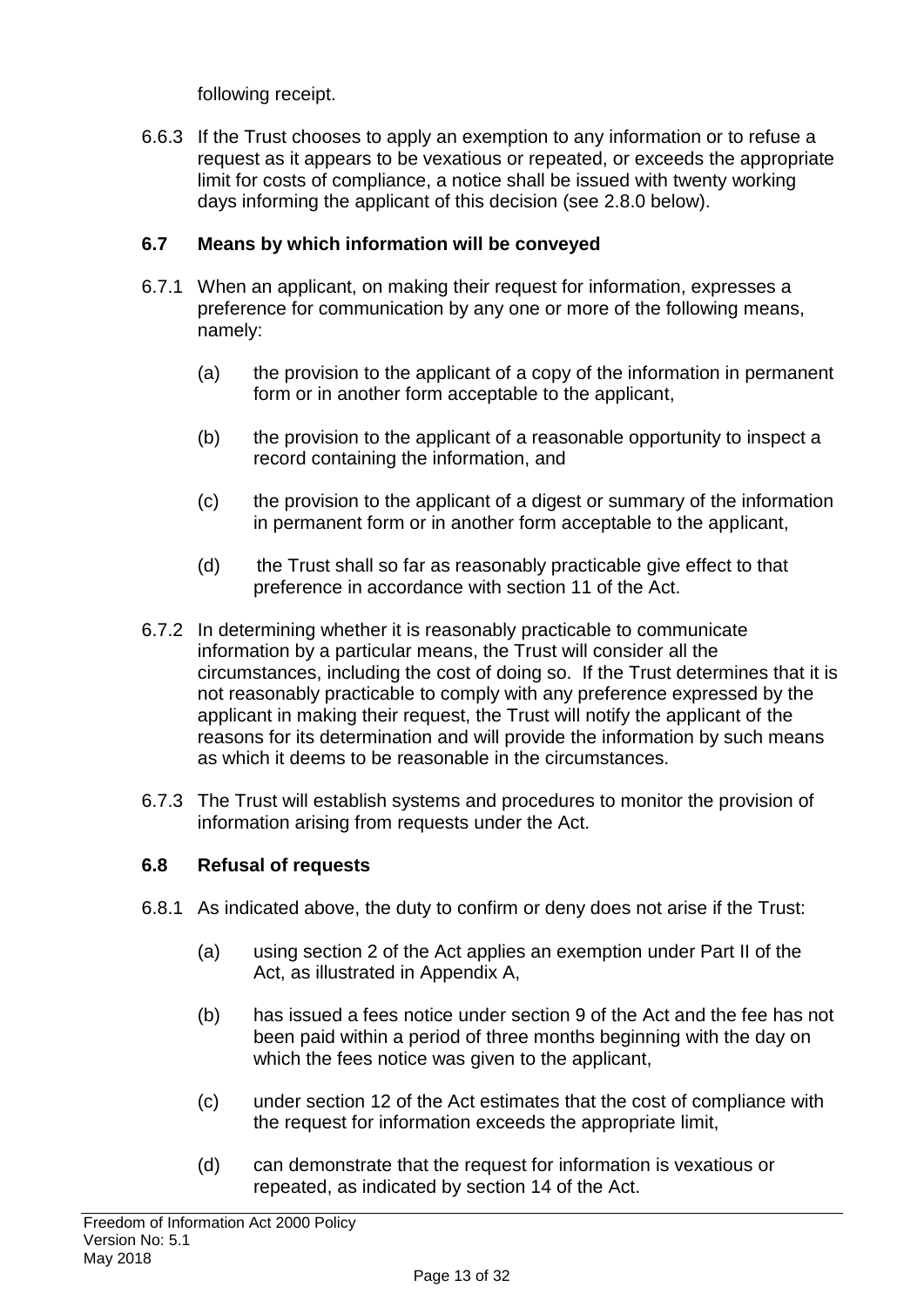- 6.8.2 If the Trust chooses to refuse a request for information under any of the above clauses, the applicant will be informed of the reasons for this decision within twenty working days. As set out in section 17(7) the applicant will also be informed of the procedures for making a complaint about the discharge of the duties of the Trust under the Act and of the right conferred by section 50 of the Act (see 2.10.0).
- 6.8.3 If the Trust is to any extent relying on a claim that any provision of Part II relating to the duty to confirm or deny is relevant to the request or on a claim that information is exempt information a notice will be issued within twenty working days under s17 of the Act. The notice will:
	- (a) state that fact,
	- (b) specify the exemption in question, and
	- (c) states (if that would not otherwise be apparent) why the exemption applies.
- 6.8.4 Where the Trust is relying on a claim:
	- (a) that any provision of Part II which relates to the duty to confirm or deny and is not specified in section 2(3) of the Act as an absolute exemption is relevant to the request, or
	- (b) that the information is exempt only by virtue of a qualified exemption, a provision not specified in section 2(3),

and at the time when the notice under 5.8.3 above is given to the applicant has not yet reached a decision as to the application of subsection (1)(b) or  $(2)(b)$  of section 2 of the Act – the application of an exemption – the notice will indicate that no decision as to the application of an exemption has been reached and contain an estimate of the date by which the Trust expects that a decision will have been reached.

- 6.8.5 As indicated by the Lord Chancellor's Code of Practice issued under section 45 of the Act, such estimates as described in 5.8.4 should be realistic and reasonable and compliance is expected unless there are extenuating circumstances. If an estimate is exceeded, the applicant will be given a reason(s) for the delay and offered an apology by the Trust. If the Trust finds, while considering the public interest, that the estimate is proving unrealistic, the applicant will be kept informed. The Trust will keep a record of instances where estimates are exceeded, and where this happens more than occasionally, take steps to identify the problem and rectify it.
- 6.8.6 If applying a qualified exemption under subsection (1)(b) or (2)(b) of section 2 of the Act the Trust will, either in the notice issued under 5.8.3 above or a separate notice given within such a time as is reasonable in the circumstances, state the reasons for claiming: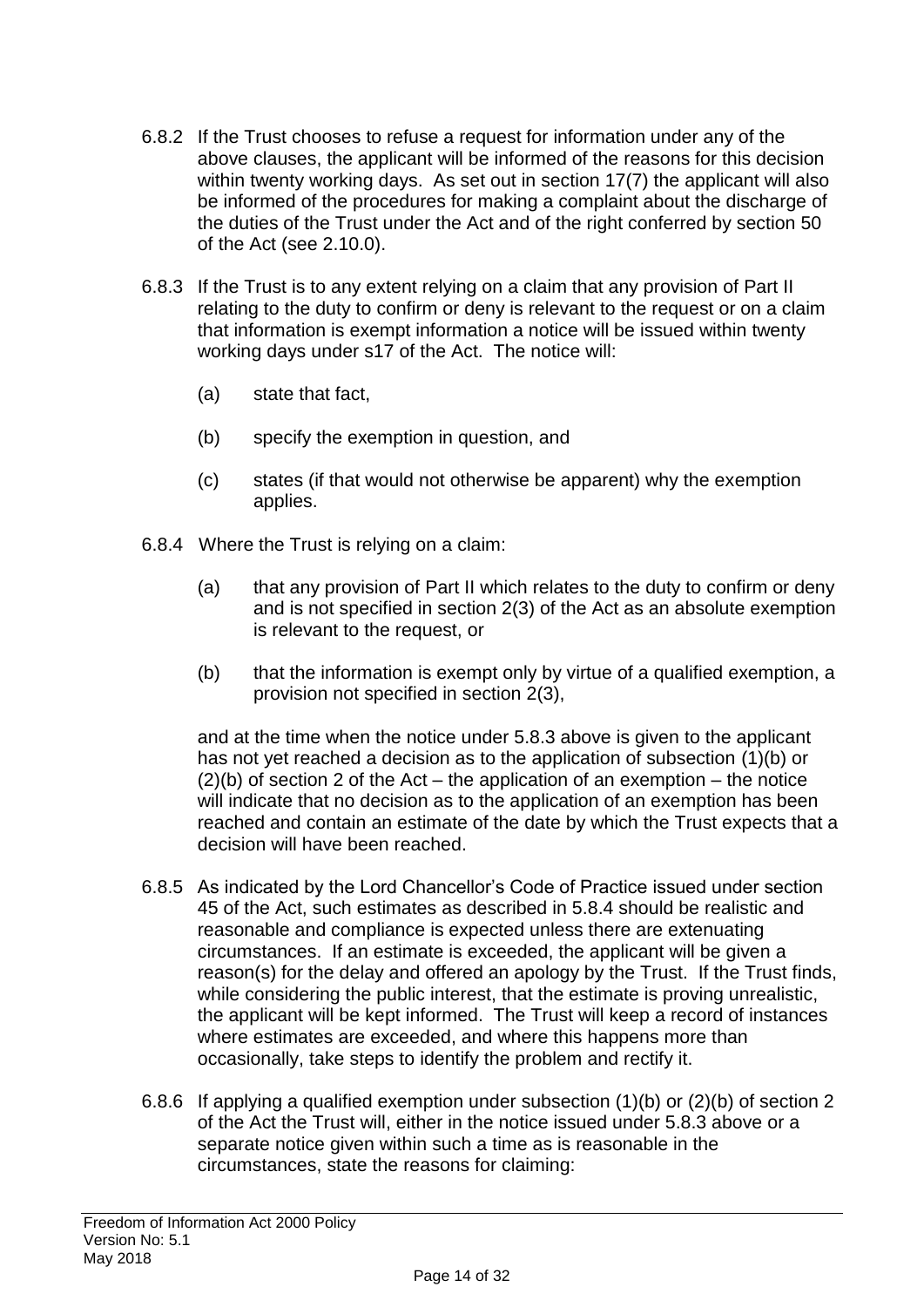- (a) that, in all the circumstances of the case, the public interest in maintaining the exclusion of the duty to confirm or deny outweighs the public interest in disclosing whether the Trust holds the information, or
- (b) that, in all circumstances of the case, the public interest in maintaining the exemption outweighs the public interest in disclosing the information.

The statement should not involve the disclosure of information which would itself be exempt information.

- 6.8.7 If the Trust is relying on a claim that section 12 or 14 of the Act apply, the notice will state that fact. If the Trust is relying on a claim that the request is vexatious or repeated under section 14 of the Act, and a notice under section 17 has already been issued to the applicant stating this fact, a further notice is not required.
- 6.8.8 The Trust will keep a record of all notices issued to refuse requests for information.

## **6.9 Duty to provide advice and assistance**

- 6.9.1 The Trust will ensure that systems and procedures are in place to meet the duty of a public authority to provide advice and assistance, so far as it would be reasonable to expect the Trust to do so, to persons who propose to make, or have made, requests for information. This is a duty under section 16 of the Act.
- 6.9.2 The Trust will ensure that the systems and procedures that are deployed to meet the section 16 duty also conform to the Code of Practice issued under section 45 of the Act.

## **6.10 Transferring Requests for Information**

- 6.10.1 A request can only be transferred where the Trust receives a request for information which it does not hold, within the meaning of section 3(2) of the Act, but which is held by another public authority. If the Trust is in receipt of a request holds some of the information requested, a transfer can only be made in respect of the information it does not hold (but is held by another public authority). The Trust recognises that "holding" information includes holding a copy of a record produced or supplied by another person or body (but does not extend to holding a record on behalf of another person or body as provided for in section 3(2)(a) of the Act).
- 6.10.2 Upon receiving the initial request for information, the Trust will always process it in accordance with the Act in respect of such information relating to the request as it holds. The Trust will also advise the applicant that it does not hold part of the requested information, or all of it, whichever applies. Prior to doing this, the Trust must be certain as to the extent of the information relating to the request which it holds itself.
- 6.10.3 If the Trust believes that some or all of the information requested is held by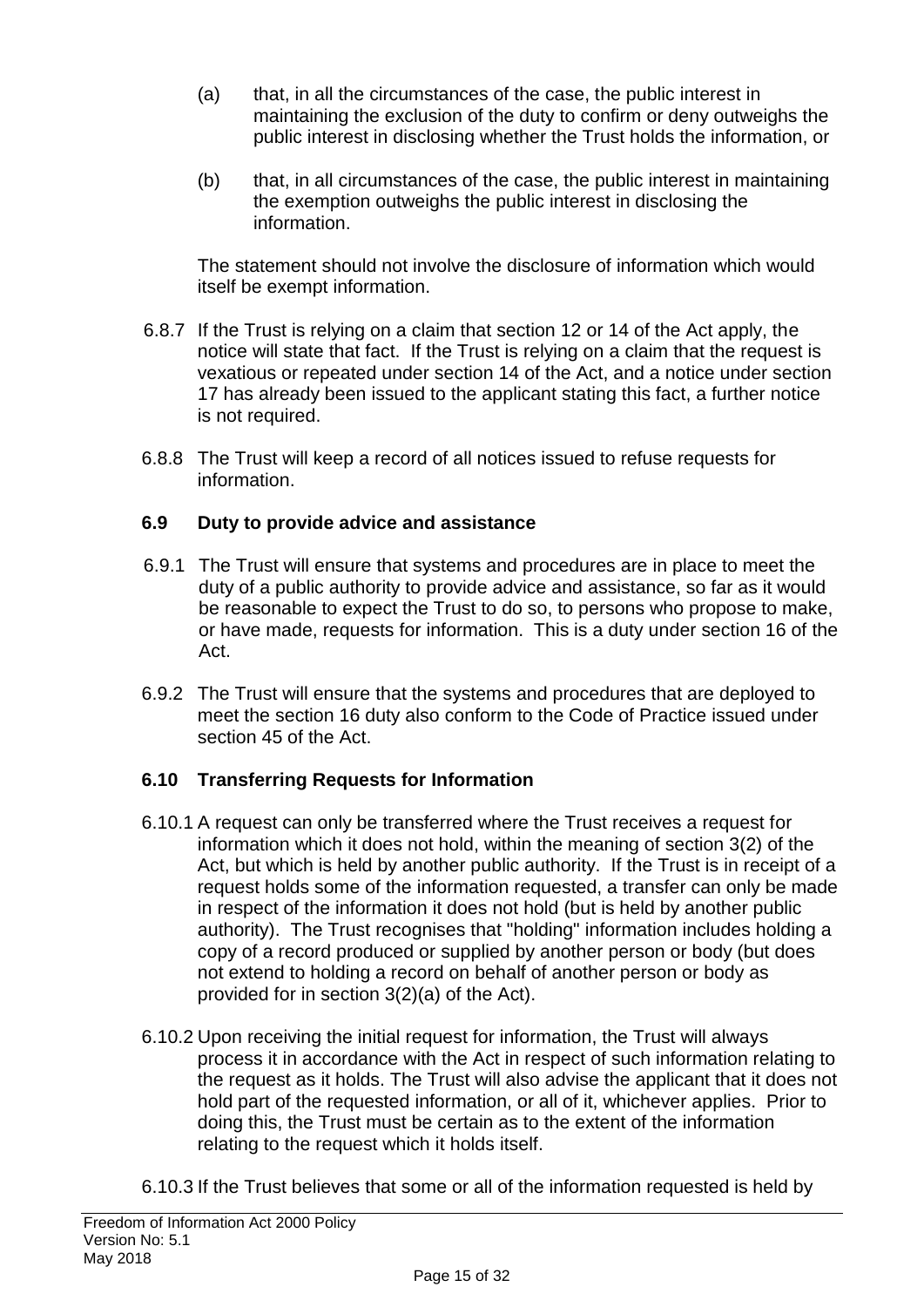another public authority, the Trust will consider what would be the most helpful way of assisting the applicant with his or her request. In most cases this is likely to involve:

- (a) contacting the applicant and informing him or her that the information requested may be held by another public authority;
- (b) suggesting that the applicant re-applies to the authority which the original authority believes to hold the information;
- (c) providing him or her with contact details for that authority.
- 6.10.4 If the Trust considers it to be more appropriate to transfer the request to another authority in respect of the information which it does not hold, consultation will take place with the other authority with a view to ascertaining whether it does hold the information and, if so, consider whether it should transfer the request to it. A request (or part of a request) will not be transferred without confirmation by the second authority that it holds the information. Prior to transferring a request for information to another authority, the Trust will consider:
	- (a) whether a transfer is appropriate; and if so
	- (b) whether the applicant is likely to have any grounds to object to the transfer;

If the Trust reasonably concludes that the applicant is not likely to object, it may transfer the request without going back to the applicant, but will inform the applicant that it has done so.

- 6.10.5 Where there are reasonable grounds to believe an applicant is likely to object, the Trust will only transfer the request to another authority with the applicant's consent. If there is any doubt, the applicant will be contacted with a view to suggesting that he or she makes a new request to the other authority.
- 6.10.6 All transfers of requests will take place as soon as is practicable, and the applicant will be informed as soon as possible once this has been done. Where the Trust is unable either to advise the applicant which it holds, or may hold, the requested information or to facilitate the transfer of the request to another authority (or considers it inappropriate to do so) it will consider what advice, if any, it can provide to the applicant to enable him or her to pursue his or her request.

## **6.11 Consultation with Third Parties**

- 6.11.1 The Trust recognises that in some cases the disclosure of information pursuant to a request may affect the legal rights of a third party, for example where information is subject to the Common Law Duty of Confidentiality or where it constitutes "personal data" within the meaning of the General Data Protection Regulation (GDPR). Unless an exemption provided for in the GDPR applies in relation to any particular information, the Trust will be obliged to disclose that information in response to a request.
- 6.11.2 Where a disclosure of information cannot be made without the consent of a third party (for example, where information has been obtained from a third party and in the circumstances the disclosure of the information without their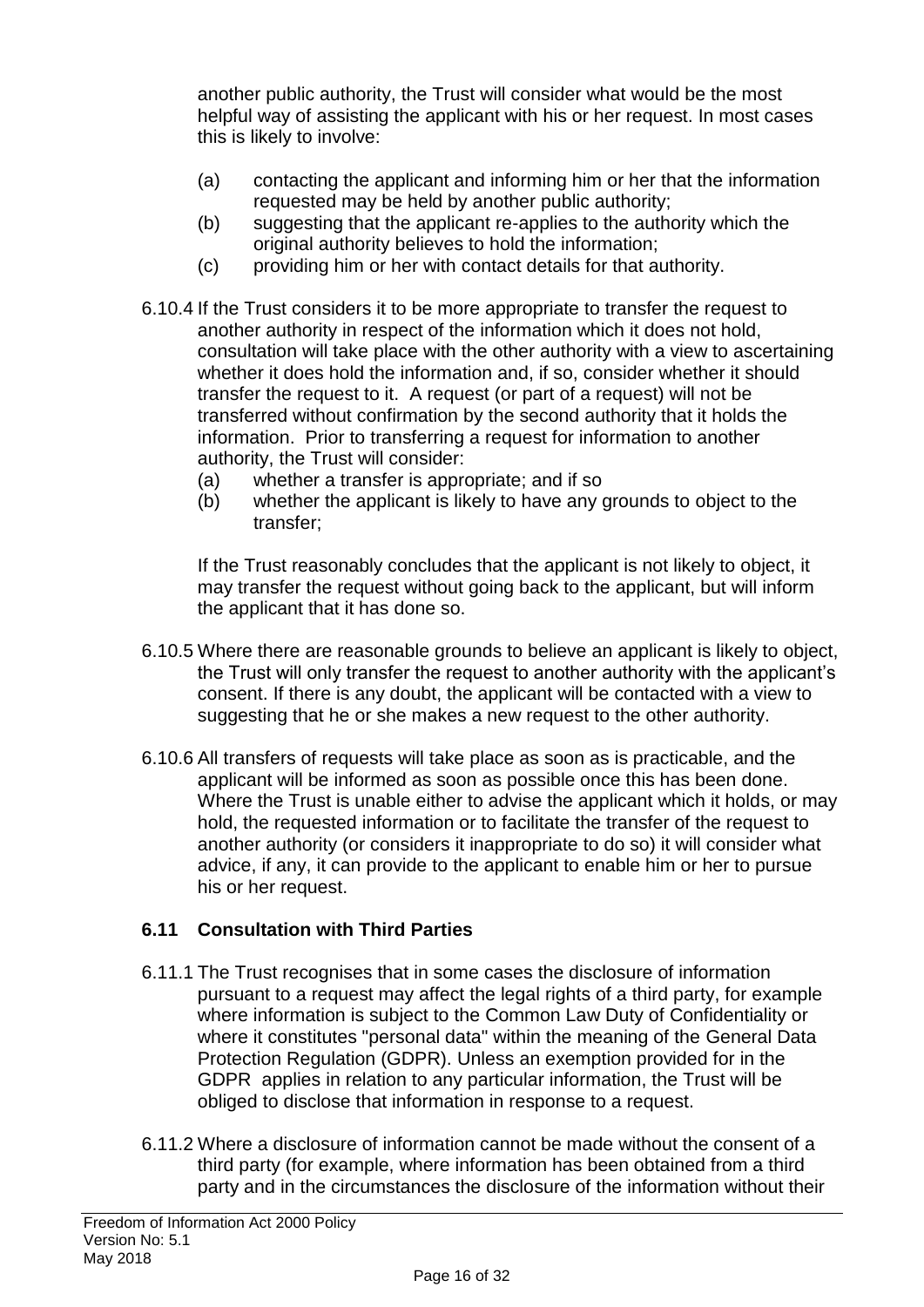consent would constitute an actionable breach of confidence such that the exemption at section 41 of the Act would apply), the Trust will consult that third party with a view to seeking their consent to the disclosure, unless such a consultation is not practicable, for example because the third party cannot be located or because the costs of consulting them would be disproportionate. Where the interests of the third party which may be affected by a disclosure do not give rise to legal rights, consultation may still be appropriate.

- 6.11.3 Where information constitutes "personal data" within the meaning of the DPA, the Trust will have regard to section 40 of the Act which makes detailed provision for cases in which a request relates to such information and the interplay between the Act and the DPA in such cases.
- 6.11.4 The Trust will undertake consultation where:
	- (a) the views of the third party may assist the authority to determine whether an exemption under the Act applies to the information requested; or
	- (b) the views of the third party may assist the authority to determine where the public interest lies under section 2 of the Act.
- 6.11.5 The Trust may consider that consultation is not appropriate where the cost of consulting with third parties would be disproportionate. In such cases, the Trust will consider what is the most reasonable course of action for it to take in light of the requirements of the Act and the individual circumstances of the request. Consultation will be unnecessary where:
	- (a) the public authority does not intend to disclose the information relying on some other legitimate ground under the terms of the Act;
	- (b) the views of the third party can have no effect on the decision of the authority, for example, where there is other legislation preventing or requiring the disclosure of this information;
	- (c) no exemption applies and so under the Act's provisions, the information must be provided.
- 6.11.6 Where the interests of a number of third parties may be affected by a disclosure, and those parties have a representative organisation which can express views on behalf of those parties, the Trust will, if it considers consultation appropriate, consider that it would be sufficient to consult that representative organisation. If there is no representative organisation, the Trust may consider that it would be sufficient to consult a representative sample of the third parties in question.
- 6.11.7 The fact that the third party has not responded to consultation does not relieve the Trust of its duty to disclose information under the Act, or its duty to reply within the time specified in the Act. In all cases, it is for the Trust, not the third party (or representative of the third party) to determine whether or not information should be disclosed under the Act. A refusal to consent to disclosure by a third party does not, in itself, mean information should be withheld.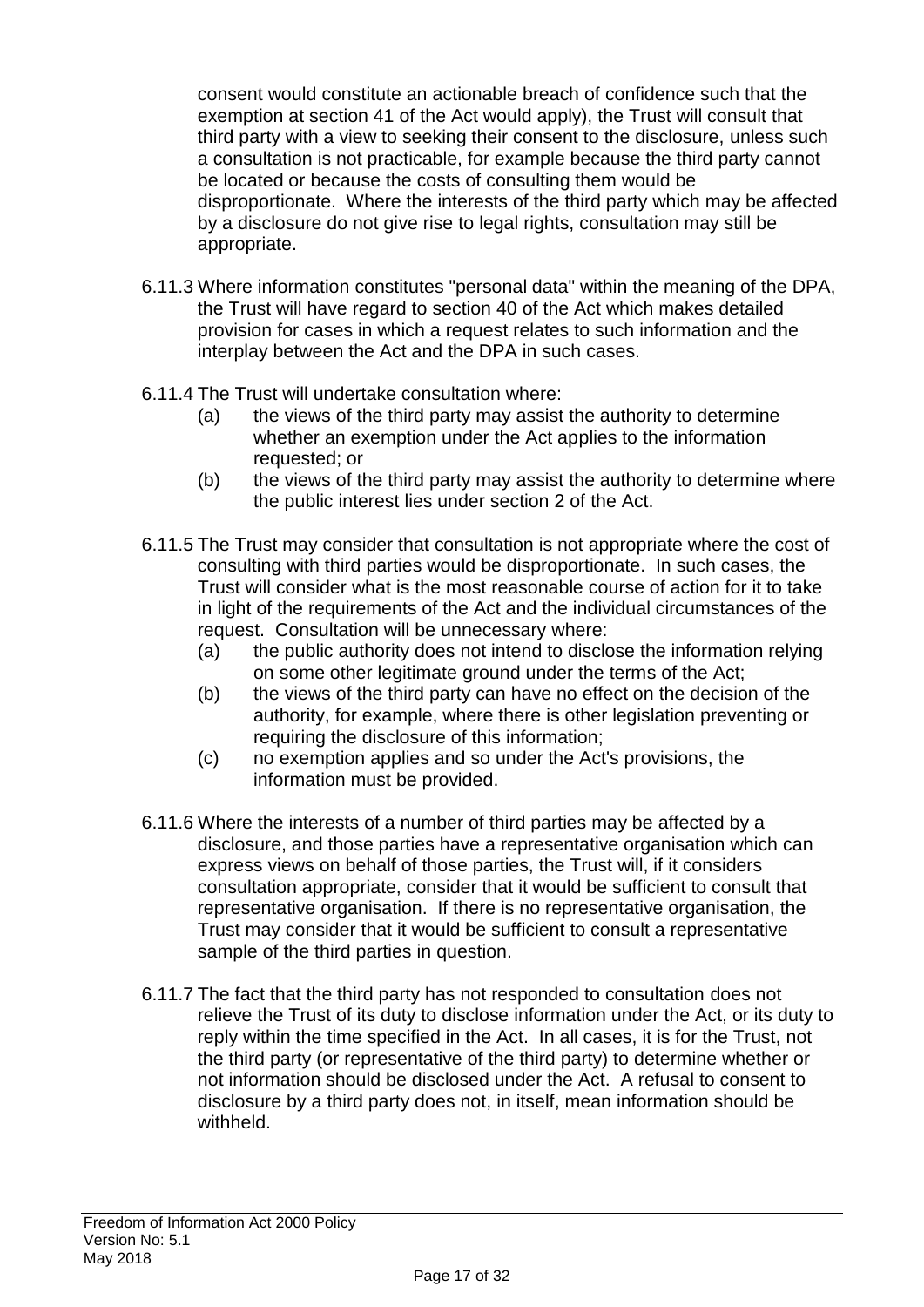## **6.12 Public Sector Contracts**

- 6.12.1 When entering into contracts the Trust will refuse to include contractual terms which purport to restrict the disclosure of information held by the Trust and relating to the contract beyond the restrictions permitted by the Act. Unless an exemption provided for under the Act is applicable in relation to any particular information, the Trust will be obliged to disclose that information in response to a request, regardless of the terms of any contract.
- 6.12.2 When entering into contracts with non-public authority contractors, the Trust may be under pressure to accept confidentiality clauses so that information relating to the terms of the contract, its value and performance will be exempt from disclosure. As recommended by the Lord Chancellor's Department, the Trust will reject such clauses wherever possible. Where, exceptionally, it is necessary to include non-disclosure provisions in a contract, the Trust will investigate the option of agreeing with the contractor a schedule of the contract which clearly identifies information which should not be disclosed. The Trust will take care when drawing up any such schedule, and be aware that any restrictions on disclosure provided for could potentially be overridden by obligations under the Act, as described in the paragraph above. Any acceptance of such confidentiality provisions must be for good reasons and capable of being justified to the Commissioner.
- 6.12.3 The Trust will not agree to hold information 'in confidence' which is not in fact confidential in nature. Advice from the Lord Chancellor's Department indicates that the exemption provided for in section 41 only applies if information has been obtained by a public authority from another person, and the disclosure of the information to the public, otherwise than under the Act would constitute a breach of confidence actionable by that, or any other person.
- 6.12.3 It is for the Trust to disclose information pursuant to the Act, and not the nonpublic authority contractor. The Trust will take steps to protect from disclosure by the contractor information which the authority has provided to the contractor which would clearly be exempt from disclosure under the Act, by appropriate contractual terms. In order to avoid unnecessary secrecy, any such constraints will be drawn as narrowly as possible, and according to the individual circumstances of the case. Apart from such cases, the Trust will not impose terms of secrecy on contractors.

## **6.13 Accepting Information in Confidence from Third Parties**

- 6.13.1 The Trust will only accept information from third parties in confidence if it is necessary to obtain that information in connection with the exercise of any of the authority's functions and it would not otherwise be provided.
- 6.13.2 The Trust will not agree to hold information received from third parties "in confidence" which is not confidential in nature. Again, acceptance of any confidentiality provisions must be for good reasons, capable of being justified to the Information Commissioner.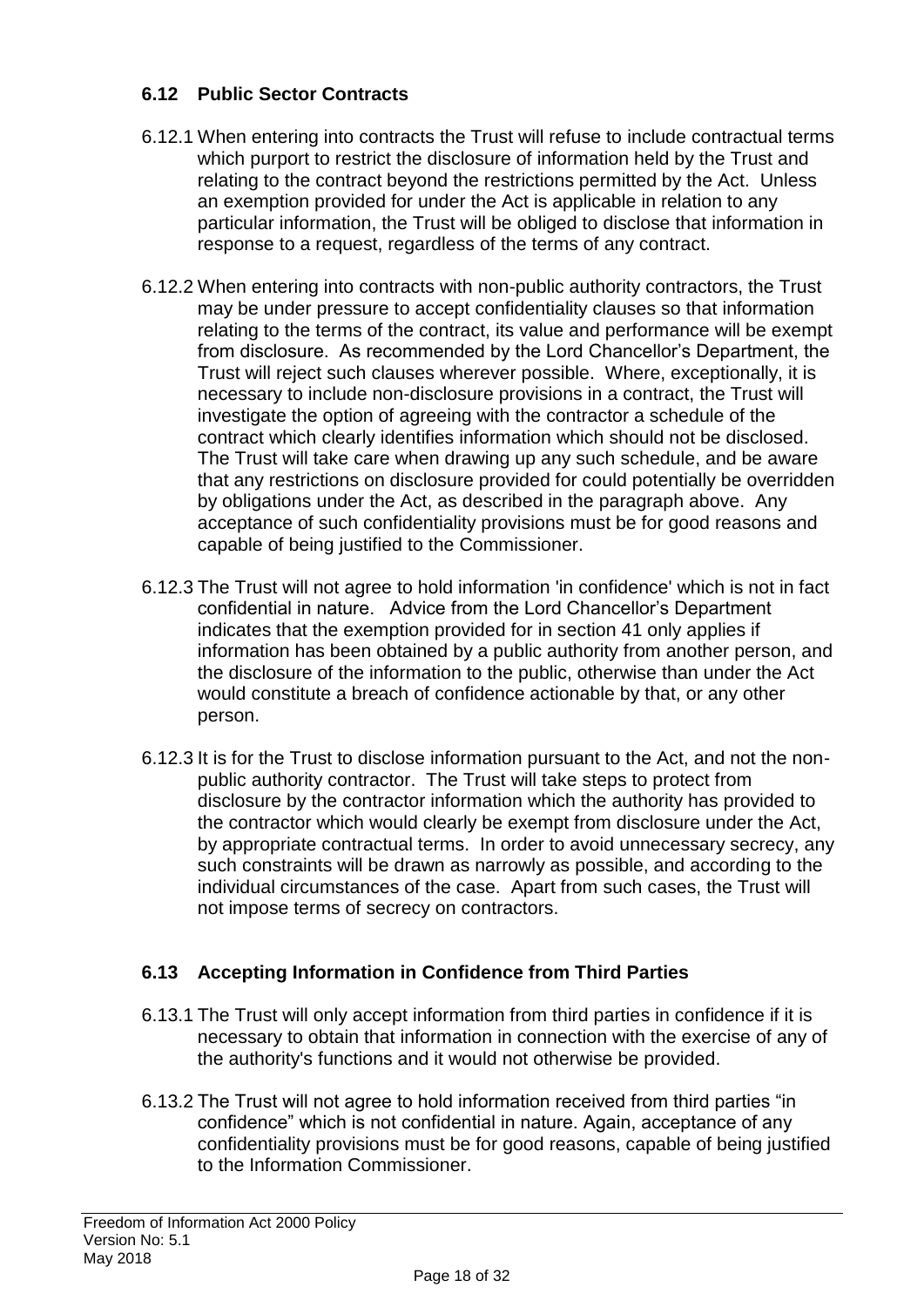## **6.14 Complaints about the discharge of the duties of the Trust**

- 6.14.1 The Trust will implement a procedure for dealing with complaints about the discharge of the duties of the Trust under the Act, including the handling of requests for information.
- 6.14.2 The procedure will refer applicants to the right under section 50 of the Act to apply to the Information Commissioner if they remain dissatisfied with the conduct of the Trust following attempts at local resolution of their complaint.

## **6.15 Records Management**

- 6.15.1 The Trust has a separate policy with supporting systems and procedures that will ensure compliance with Lord Chancellor's Code of Practice on the Management of Records under section 46 of the Freedom of Information Act 2000 and the Records Management :-NHS Code of Practice.
- 6.15.2 The policy and associated procedures address issues of active records management – creation, keeping, maintenance and disposal – according to the requirements that the law places upon the Trust.

## **6.16 Requests Relating to Personal Information**

- 6.16.1 The Trust will not release personal information relating to members of staff below Director level and will only release information regarding Directors which is already in the public domain.
- 6.16.2 It is Trust policy to not release any information (i.e. redundancy payments, reported conditions, claims made) affecting 2 individuals or less to prevent breaches of the General Data Protection Regulation.

## **7.0 IMPACT ASSESSMENT**

An equality impact assessment has been completed with regard to this policy (using HR Department Impact Assessment tool) and has not demonstrated any areas of impact or concern.

## **7.1 Financial implications**

There are no financial penalties associated with failure to provide information on request or failure to publish information; however following a complaint to the Commissioner for non-disclosure, he may issue a decision notice, enforcement notice, or information notice. Failure to comply with this could lead to a significant fine being levied against the Trust by the Information Commissioner.

## **7.2 Risk Implications / Risk Assessment**

There are no risk implications associated with this policy subject to successful implementation and compliance. The implementation of this policy mitigates risk around non compliance with our statutory duties associated with the FOI Act.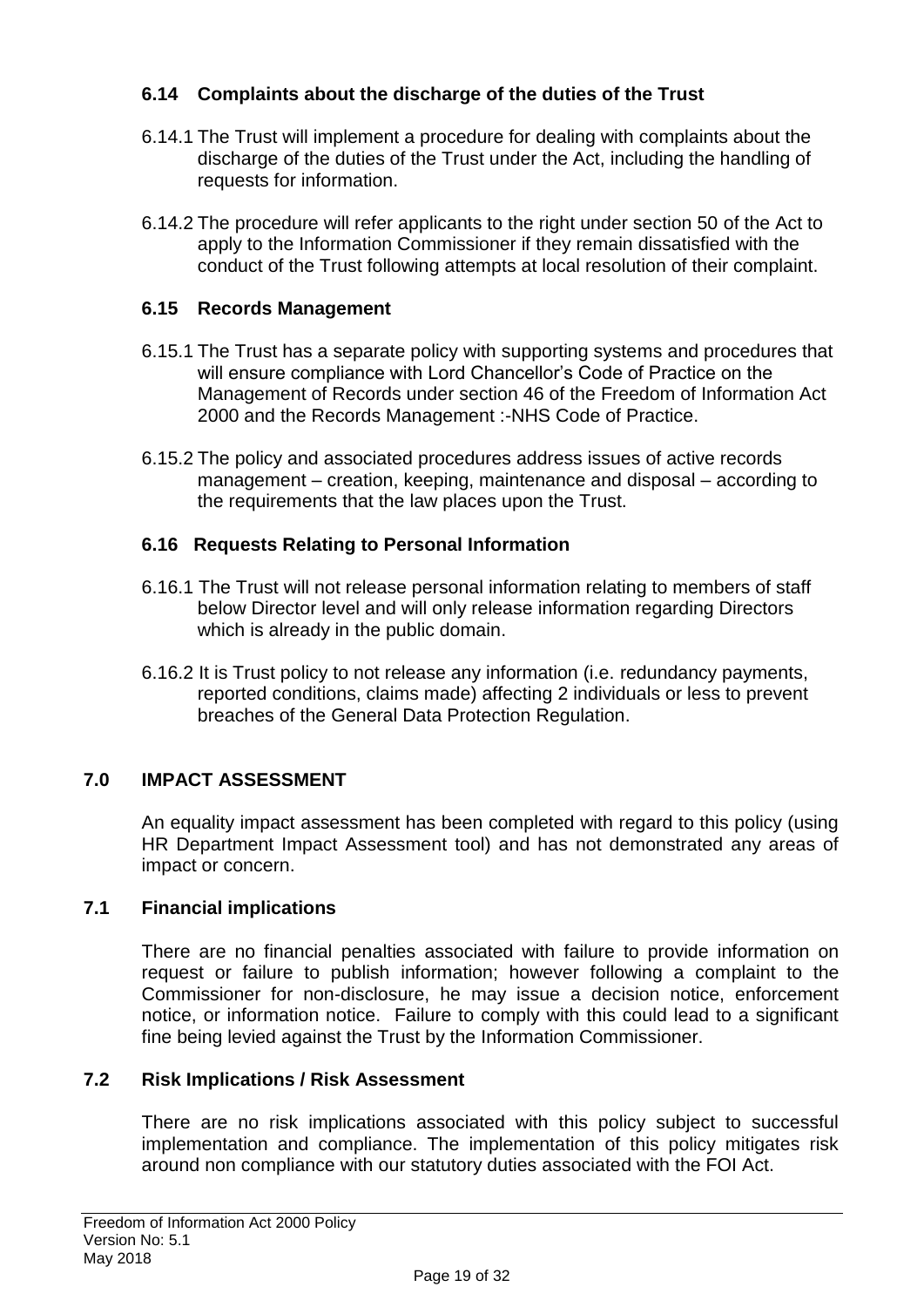## **7.3 Discrimination or other adverse effects on population groups**

The impact of this template has been assessed. It will not lead to any discrimination or other adverse events on population groups in relation to:

Ethnicity / Gender / Age / Sexuality / Religion or Belief / Disability / Status as Transgender or Transsexual Person.

## **8.0 LINKS TO OTHER POLICIES**

### **8.1 Overarching Policy**

Development and Ratification of Policies Guidelines and Procedures Policy

### **8.2 Subsidiary Policies**

Freedom of Information Publication Scheme

### **8.3 Related Policies**

None

## **9.0 LINKS TO EXTERNAL STANDARDS**

Compliance with the FOI Act is monitored as part of the Information Governance Toolkit and is assessed both internally and via the Information Commissioners Office.

## **10.0 MONITORING, CONTROL AND AUDIT**

| <b>Monitoring Process</b>  | <b>Requirements</b>                                                                                                                                                                                                                                                                                                                                                                                                                                                                                                                                                                                                                                                  |
|----------------------------|----------------------------------------------------------------------------------------------------------------------------------------------------------------------------------------------------------------------------------------------------------------------------------------------------------------------------------------------------------------------------------------------------------------------------------------------------------------------------------------------------------------------------------------------------------------------------------------------------------------------------------------------------------------------|
| Who                        | <b>Compliance and Risk Department</b>                                                                                                                                                                                                                                                                                                                                                                                                                                                                                                                                                                                                                                |
| <b>Standards Monitored</b> | legal requirement to respond to FOIs within 20<br>$\bullet$<br>working days<br>Logs are kept of all requests and on a<br>quarterly basis the ability to respond within the<br>20 working days will be assessed<br>• If the requester is dissatisfied with the<br>outcome of their request for information they<br>are advised to use the Trust's Complaints'<br>Procedures in the first place to seek a review.<br>Any such complaints will be monitored on a<br>quarterly basis.<br>• The further level for complaint is to take the<br>issue to the Information Commissioner (IC). A<br>notice from the IC to comply will be assessed<br>and reported immediately. |
| When                       | Quarterly                                                                                                                                                                                                                                                                                                                                                                                                                                                                                                                                                                                                                                                            |
| How                        | Compliance with FOI will be audited as part of<br>$\bullet$<br>the Information Governance Toolkit on a<br>quarterly basis and through the Information<br>Governance Steering Group on a bi monthly                                                                                                                                                                                                                                                                                                                                                                                                                                                                   |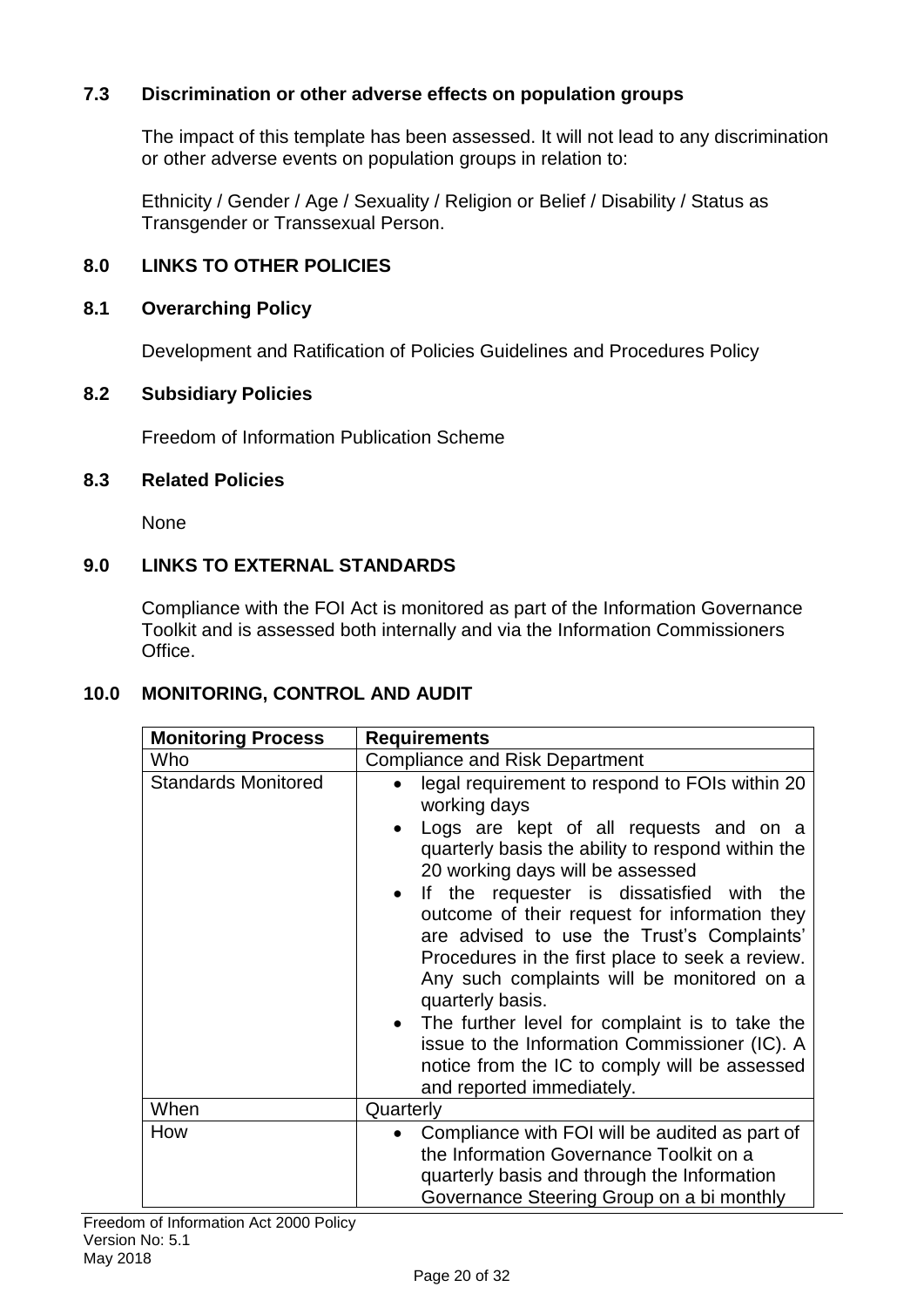|                      | basis.                                                                                 |
|----------------------|----------------------------------------------------------------------------------------|
|                      | Day to day responsibility for auditing<br>compliance and quality of FOI responses will |
|                      | be undertaken by the Head of Governance,                                               |
|                      | <b>Compliance and Risk</b>                                                             |
| Presented to         | Information Governance Steering Group                                                  |
| Monitored by         | <b>Quality and Safety Committee</b>                                                    |
| Completion/Exception | <b>Quality and Safety Committee</b>                                                    |
| reported to          |                                                                                        |

## **11.0 Training**

Training and information will be made available to staff via the Trust intranet. For advice staff should contact ext. 5813.

## **12.0 BEST PRACTICE, EVIDENCE AND REFERENCES**

- **General Data Protection Regulation**
- Freedom of Information Act 2000
- HSC 1999/053, For the Record: Managing Records in NHS Trusts and Health Authorities, Department of Health 1999.
- Lord Chancellor's Code of Practice on the Discharge of Public Authorities' Functions under Part I of the Freedom of Information Act 2000, issued under section 45 of the Act, November 2002.
- Lord Chancellor's Code of Practice on the Management of Records under section 46 of the Freedom of Information Act 2000, November 2002.
- Confidentiality Policy
- Data Protection Policy
- **•** Information Governance Policy
- **•** Procedures for the processing of FOI Requests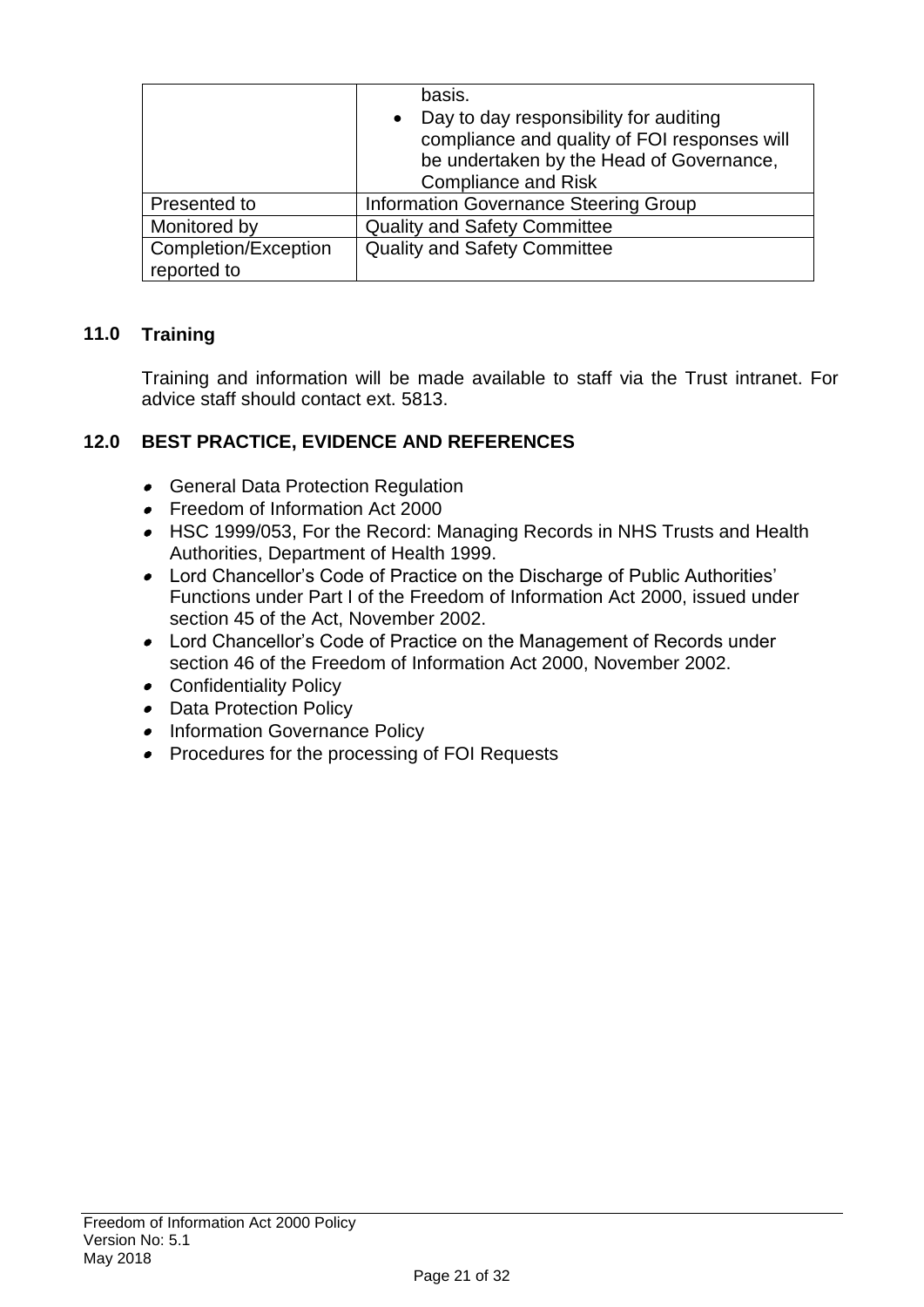#### **APPENDIX 1 EXEMPT INFORMATION UNDER PART II OF THE FREEDOM OF INFORMATION ACT 2000**

There are two types of class exemption:

- (a) Absolute, which do not require a test of prejudice or the balance of public interest to be in favour of non-disclosure.
- (b) Qualified by the public interest test, which require the public body to decide whether it is in the balance of public interest to not disclose information.

With the exception of s21 (information available by other means) exemptions apply not only to the communication of information but also to the duty to confirm or deny, if that itself would disclose information that it is reasonable to withhold.

The absolute exemptions under the Act are:

- section 21, Information accessible to applicant by other means
- section 23, Information supplied by, or relating to, bodies dealing with security matters.
- section 32, Court Records
- section 34, Parliamentary Privilege
- section 36, Prejudice to effective conduct of public affairs (so far as relating to information held by the House of Commons or the House of Lords)
- section 40, Personal Information (where disclosure may contravene the General Data Protection Regulation)
- section 41, Information provided in confidence
- section 44, Prohibitions on disclosure

The exemptions that are qualified by the public interest test are:

- section 22, Information intended for future publication
- section 24, National Security
- section 26, Defence
- section 27, International Relations
- section 28, Relations within the United Kingdom
- section 29, The Economy
- section 30, Investigations and proceedings conducted by public authorities
- section 31, Law Enforcement
- section 33, Audit Functions
- section 35, Formulation of Government Policy
- section 36, Prejudice to effective conduct of public affairs (for all public authorities except the House of Commons and the House of Lords)
- section 37Communications with Her Majesty, etc. and honours
- section 38, Health and Safety
- section 39, Environmental Information
- section 42, Legal Professional Privilege
- section 43, Commercial Interests

More information on the exemptions can be found on the HMSO website at [www.legislation.hmso.gov.uk/acts/en/2000en36.htm.](http://www.legislation.hmso.gov.uk/acts/en/2000en36.htm)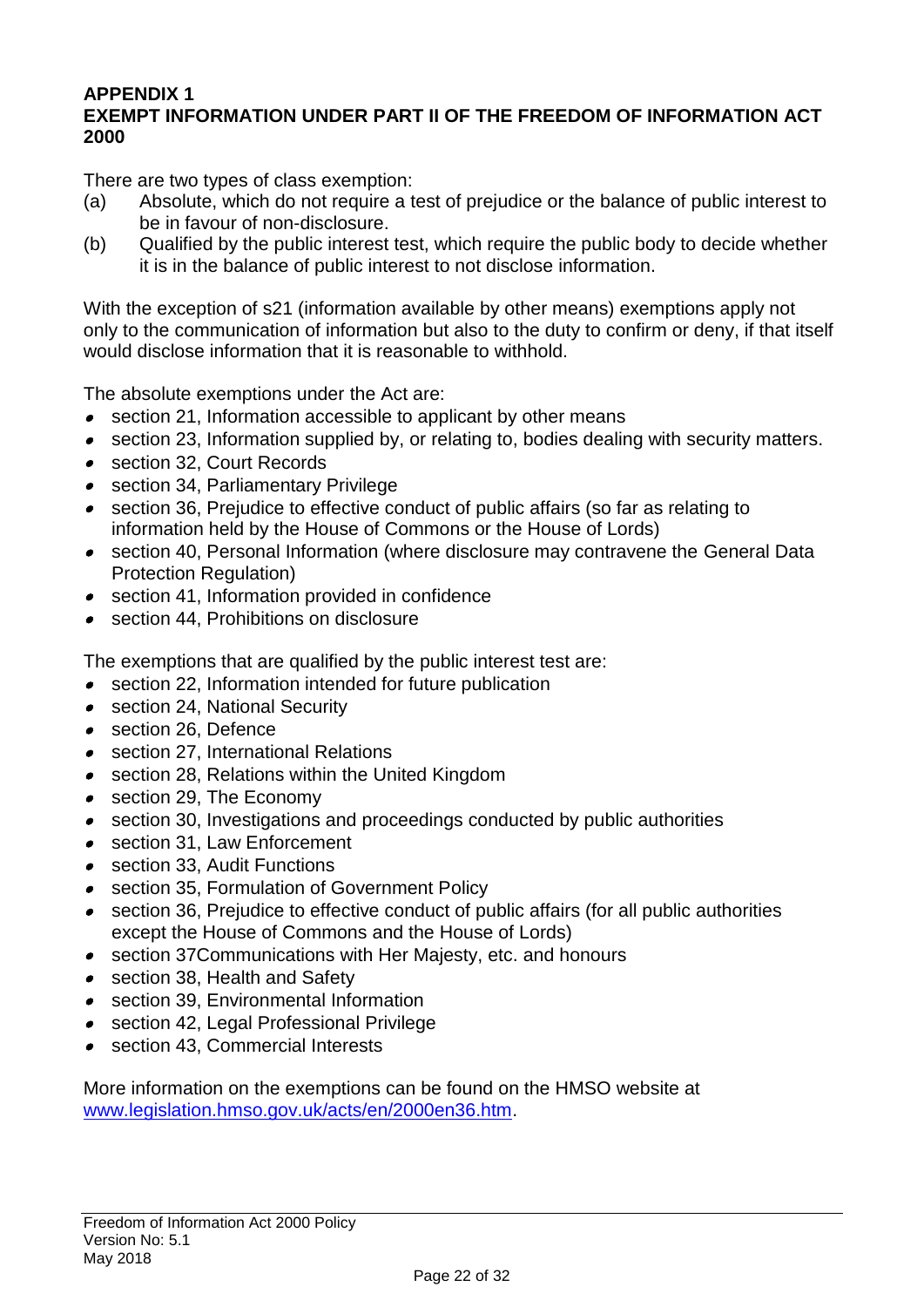## **APPENDIX 2 GLOSSARY OF TERMS**

**Absolute exemption** – applied to information that does not have to be released to the applicant either through a Publication Scheme (q.v.) or through the general right of access (q.v.) under the Act. Information to which an absolute exemption applies does not require a public authority (q.v.) to take a test of prejudice or the balance of public interest to be in favour of non-disclosure. Reference to absolute exemptions can be found in Part I, section 2 and Part II of the Act.

**Applicant** - the individual(s), group or organisation requesting access to information under the Act.

**Duty to confirm or deny** - any person making a request for information to a public authority (q.v.) is entitled to be informed in writing by that authority whether the public authority the information specified in the request or not.

**Fees Notice** – a written notification issued to an applicant (q.v.) stating that a fee is payable and exempts public authorities (q.v.) from being obliged to disclose information until the fee has been paid. The applicant will have three months from the date of notification to pay the fee before his request lapses.

**Fees Regulations –** national regulations that will prohibit a fee with regard to certain types of request, set an upper limit on amounts that may be charged and prescribe the manner in which any fees are to be calculated. The regulations will not apply where provision is made under another Act as to the fee that may be charged for the provision of particular information.

**General right of access** - Section 1 of the Act confers a general right of access to information held by public authorities (q.v.). An applicant (q.v.) has a right to be told whether the information requested is held by that authority and, if it is held, to have it communicated to them. Provisions limiting an authority's duty under section 1 appear in sections 1(3), 2, 9, 12 and 14 and in Part II of the Act. The grounds in sections 9, 12 and 14 relate to the request itself and the circumstances in which an authority is not obliged to comply with it. The provisions of Part II relate to the nature of the information requested.

**Information Commissioner** - The Information Commissioner enforces and oversees the General Data Protection Regulation and the Freedom of Information Act 2000. The Commissioner is a United Kingdom (UK) independent supervisory authority reporting directly to the UK Parliament and has an international role as well as a national one. In the UK the Commissioner has a range of duties including the promotion of good information handling and the encouragement of codes of practice for data controllers, that is, anyone who decides how and why personal data, (information about identifiable, living individuals) are processed.

**Lord Chancellor's Department** - The Lord Chancellor's Department is responsible for the efficient administration of justice in England and Wales. Broadly speaking the Lord Chancellor is responsible for:

- The effective management of the courts.
- The appointment of judges, magistrates and other judicial office holders.
- The administration of legal aid.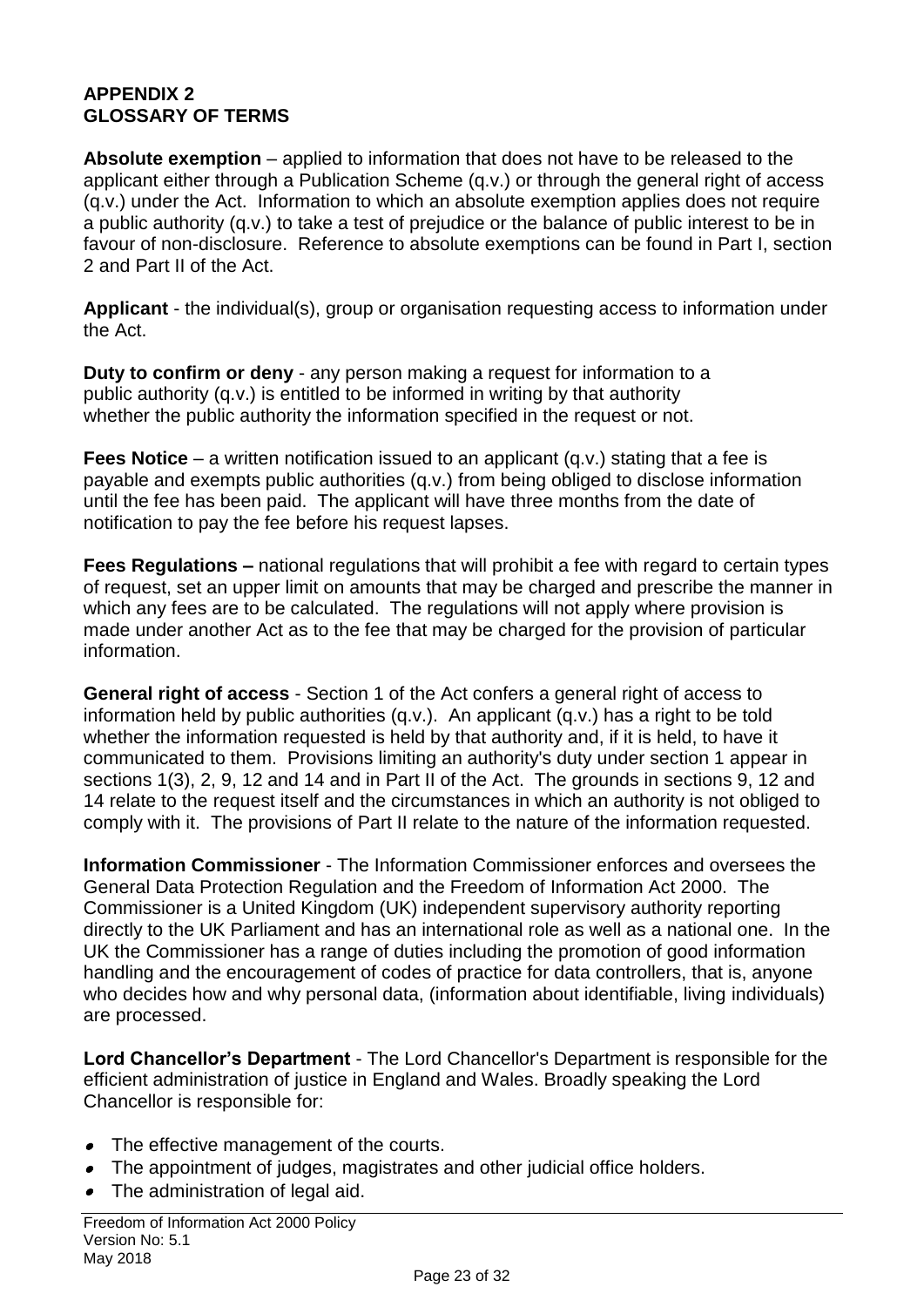The oversight of a wide programme of Government civil legislation and reform in such fields as human rights, freedom of information, data protection, data sharing, family law, property law, electoral & referenda law, defamation and legal aid.

**Public authority** - The Act is intended to have wide application across the public sector at national, regional, and local level. In view of the large number of bodies and offices intended to fall within the scope of the Act it is not feasible to list each body individually. Public authorities are, therefore, designated in one of the following ways:

- (a) on the face of the Act (in Schedule 1), using generic descriptions where appropriate, which specifies the principal authorities in national and local government, together with the principal public authorities relating to the armed forces, national health service, education, the police and other public bodies and offices;
- (b) by order under section 4(1) adding to Schedule 1 any body or the holder of any office that satisfies certain specified conditions;
- (c) by order under section 5 adding any person that satisfies certain conditions and that appears to the Secretary of State to exercise functions of a public nature or is providing under a contract with a public authority any service whose provision is a function of that authority; or
- (d) by reference to the definition of a publicly-owned company in section 6.

**Publication Scheme** - a scheme specifying the classes of information which it publishes or intends to publish, the manner of publication and whether the information is available to the public free of charge or on payment.

**Qualified exemption** - Information to which a qualified exemption applies requires a public authority (q.v.) to take a test of prejudice or to demonstrate that the balance of public interest is in favour of non-disclosure. Reference to qualified exemptions can be found in Part I, section 2 and Part II of the Act.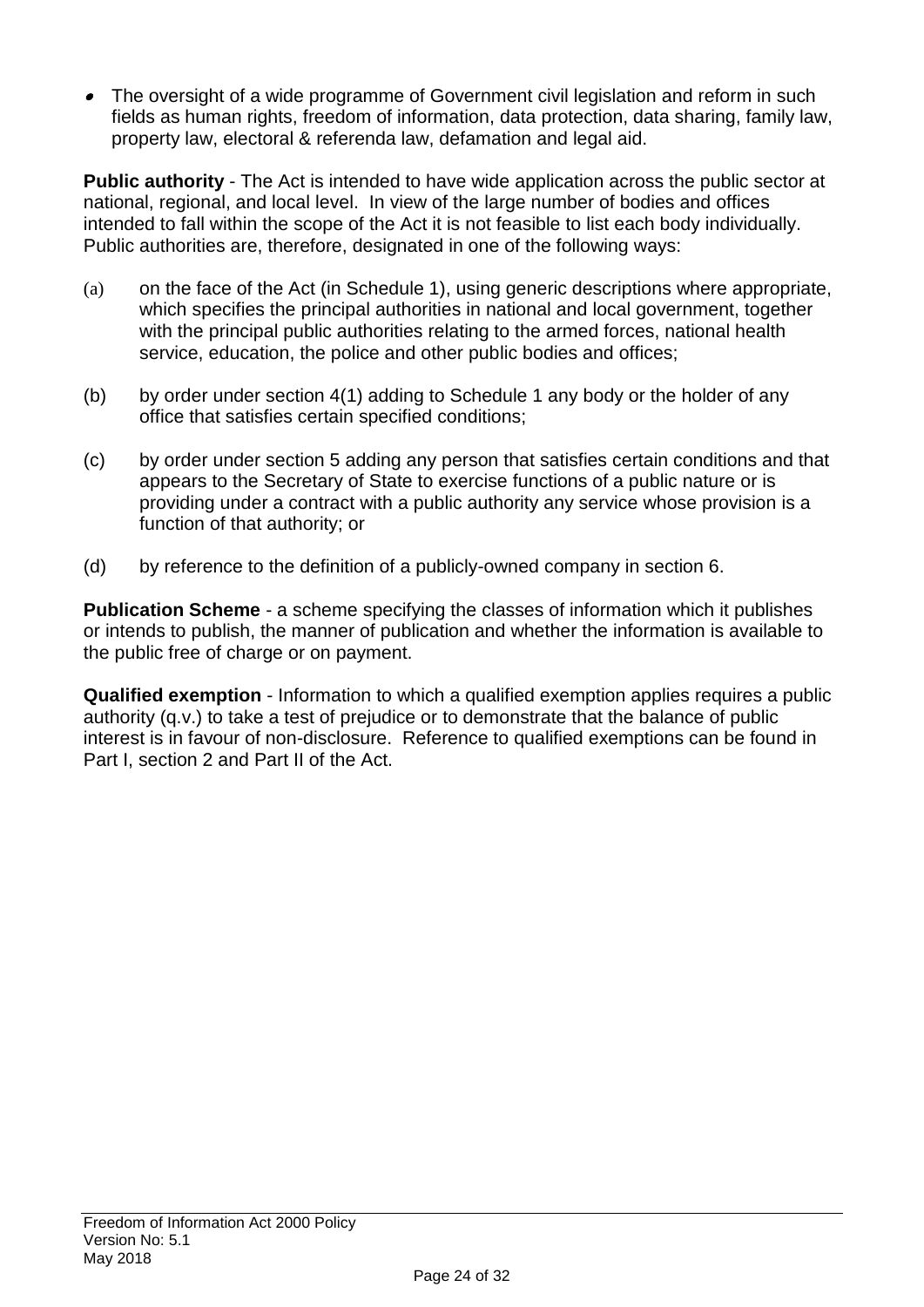#### **Appendix 3: Freedom of Information Process**

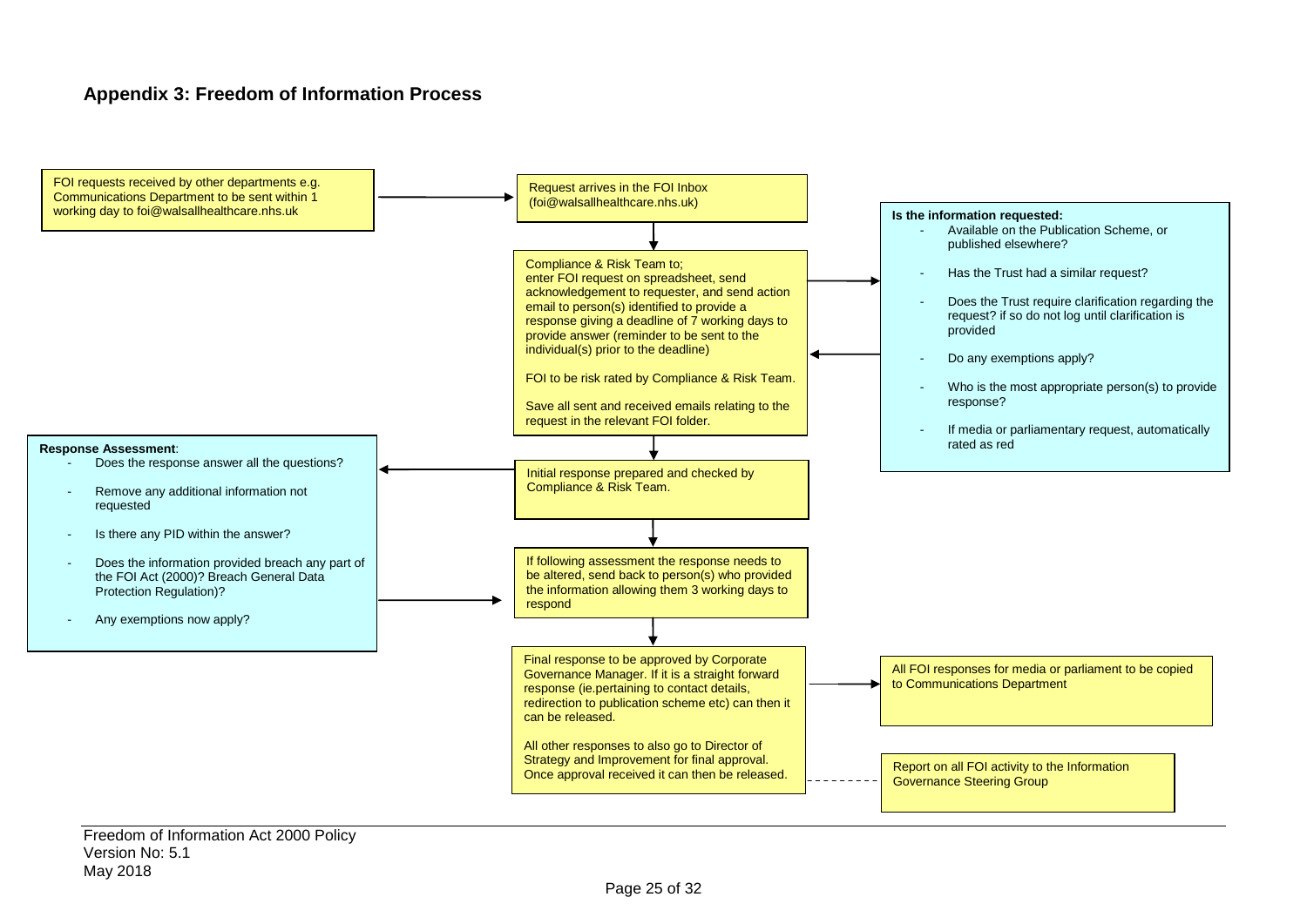| <b>Risk Matrix</b> |                | Consequence    |                 |                 |                  |                |
|--------------------|----------------|----------------|-----------------|-----------------|------------------|----------------|
|                    |                | Insignificant  | Minor           | Moderate        | Major            | Catastrophic   |
|                    |                | 1              | $\overline{2}$  | 3               | 4                | 5              |
| Likelihood         | 1              |                |                 |                 |                  |                |
|                    | rare           | 1              | $\overline{2}$  | 3               | $\overline{4}$   | $\overline{5}$ |
|                    | $< 0.1\%$      |                |                 |                 |                  |                |
|                    | $\overline{2}$ |                |                 |                 |                  |                |
|                    | unlikely       | $\overline{2}$ | $\overline{4}$  | $6\phantom{1}$  | $\boldsymbol{8}$ | 10             |
|                    | $0.1 - 1%$     |                |                 |                 |                  |                |
|                    | 3              |                |                 |                 |                  |                |
|                    | possible       | 3              | $6\phantom{1}6$ | $\overline{9}$  | 12               | 15             |
|                    | $1 - 10%$      |                |                 |                 |                  |                |
|                    | $\overline{4}$ |                |                 |                 |                  |                |
|                    | likely         | $\overline{4}$ | $\bf{8}$        | 12 <sub>2</sub> | 16               | 20             |
|                    | $10 - 50%$     |                |                 |                 |                  |                |
|                    | 5              |                |                 |                 |                  |                |
|                    | almost certain | 5              | 10              | 15              | 20               | 25             |
|                    | $>50\%$        |                |                 |                 |                  |                |

| Consequence                          |                                                                                               |                                                                               |                                                                            |                                                                                                                                      |                                                                                         |  |
|--------------------------------------|-----------------------------------------------------------------------------------------------|-------------------------------------------------------------------------------|----------------------------------------------------------------------------|--------------------------------------------------------------------------------------------------------------------------------------|-----------------------------------------------------------------------------------------|--|
|                                      |                                                                                               | $\overline{2}$                                                                | 3                                                                          | 4                                                                                                                                    | 5.                                                                                      |  |
| Descriptor                           | Insignificant                                                                                 | Minor                                                                         | <b>Moderate</b>                                                            | Major                                                                                                                                | <b>Catastrophic</b>                                                                     |  |
| Breach of<br>Confidentiality         | Minor breach of<br>confidentiality only<br>a single individual<br>affected                    | <b>Potentially serious</b><br>breach up to 20<br>people affected              | Serious breach of<br>confidentiality e.g.<br>up to 100 people<br>affected  | <b>Serious breach with</b><br>either particularly<br>sensitive e.g.<br>sexual health<br>details, or up to<br>1000 people<br>affected | <b>Serious breach with</b><br>potential for ID theft or<br>over 1000 people<br>affected |  |
|                                      | No significant<br>reflection on any<br>individual or body,<br>media interest<br>very unlikely | Damage to an<br>individual or teams<br>reputation. Possible<br>media interest | Damage to a<br>services<br>reputation. Low<br>key local media<br>coverage  | Damage to an<br>organisations<br>reputation. Local<br>media coverage                                                                 | Damage to NHS<br>reputation. National<br>media coverage                                 |  |
| Contractual<br>Value                 | £1000 - £20,000                                                                               | £20,000 - £100,000                                                            | £100,000 -<br>£500,000                                                     | $£500,000 - £2.5m$                                                                                                                   | Above £2.5m                                                                             |  |
| Adverse<br>Publicity /<br>Reputation | <b>Rumours</b>                                                                                | Local Media - short<br>term<br>Minor effect on staff<br>morale                | Local Media - long<br>term<br><b>Significant effect</b><br>on staff morale | National Media < 3<br>Days                                                                                                           | <b>National Media &gt; 3 Days</b><br><b>MP Concern (Questions)</b><br>in House)         |  |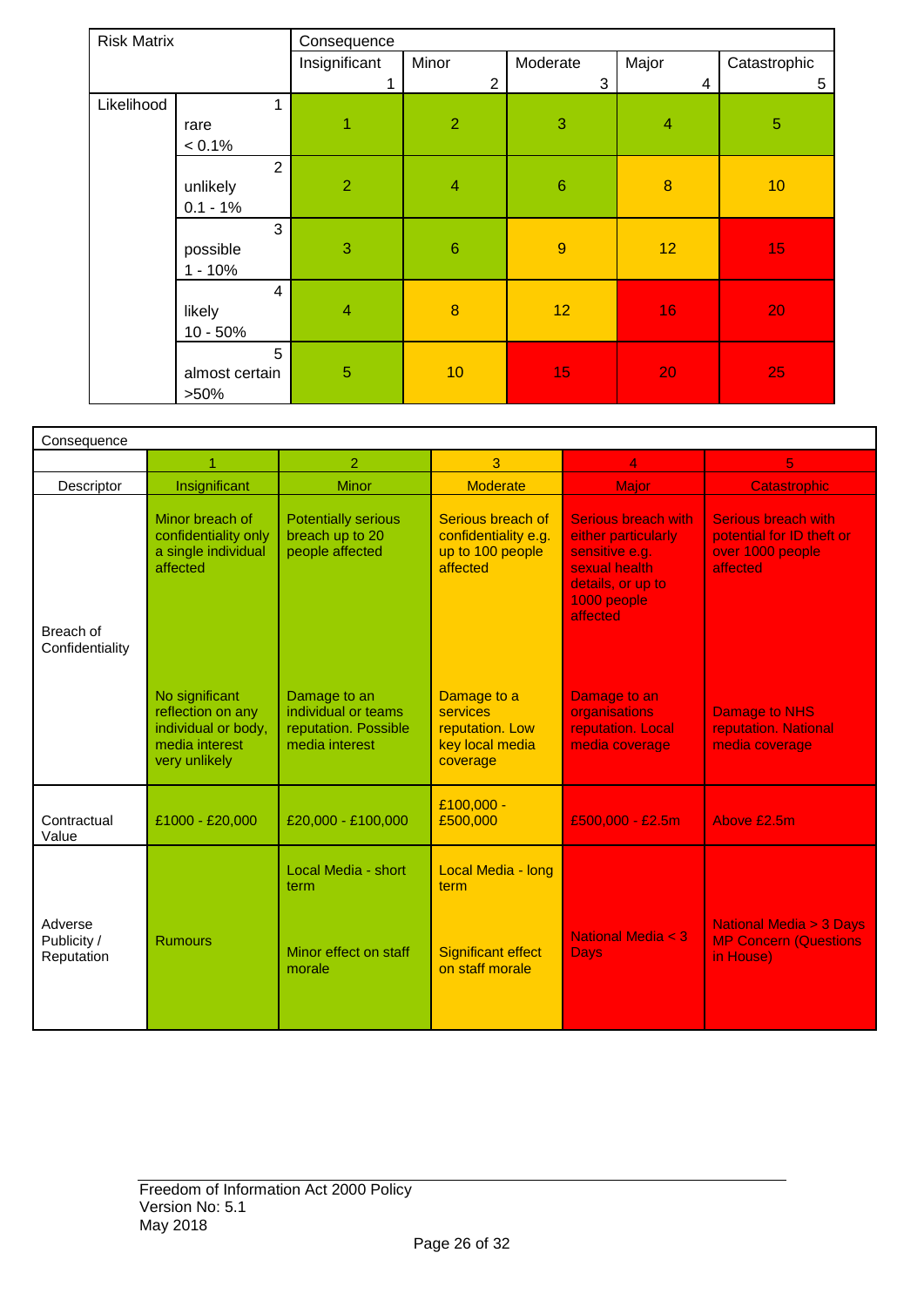#### **Checklist for the Review and Approval of Procedural Documents**

To be completed and attached to any procedural document that requires ratification

|    | Title of document being reviewed:                                                                          | Yes/No | <b>Comments</b> |
|----|------------------------------------------------------------------------------------------------------------|--------|-----------------|
| 1. | <b>Title</b>                                                                                               |        |                 |
|    | Is the title clear and unambiguous? It<br>should not start with the word policy.                           | Yes    |                 |
|    | Is it clear whether the document is a<br>guideline, policy, protocol or standard?                          | Yes    |                 |
| 2. | <b>Rationale</b>                                                                                           | Yes    |                 |
|    | Are reasons for development of the<br>document stated? This should be in the<br>purpose section.           | Yes    |                 |
| 3. | <b>Development Process</b>                                                                                 |        |                 |
|    | Does the policy adhere to the Trust policy<br>format?                                                      | Yes    |                 |
|    | Is the method described in brief? This<br>should be in the introduction or purpose.                        | Yes    |                 |
|    | Are people involved in the development<br>identified?                                                      | Yes    |                 |
|    | Do you feel a reasonable attempt has been<br>made to ensure relevant expertise has<br>been used?           | Yes    |                 |
|    | Is there evidence of consultation with<br>stakeholders and users?                                          | Yes    |                 |
| 4. | <b>Content</b>                                                                                             |        |                 |
|    | Is the objective of the document clear?                                                                    | Yes    |                 |
|    | Is the target population clear and<br>unambiguous?                                                         | Yes    |                 |
|    | Are the intended outcomes described?                                                                       | Yes    |                 |
|    | Are the statements clear and<br>unambiguous?                                                               | Yes    |                 |
|    | Are all terms clearly explained/defined?                                                                   | Yes    |                 |
| 5. | <b>Evidence Base</b>                                                                                       |        |                 |
|    | Has a comprehensive literature search<br>been conducted to identify best evidence to<br>inform the policy? | Yes    |                 |
|    | Have the literature search results been<br>evaluated and key documents identified?                         | Yes    |                 |
|    | Have the key documents been critically<br>appraised?                                                       | Yes    |                 |
|    | Are key documents cited within the policy?                                                                 | Yes    |                 |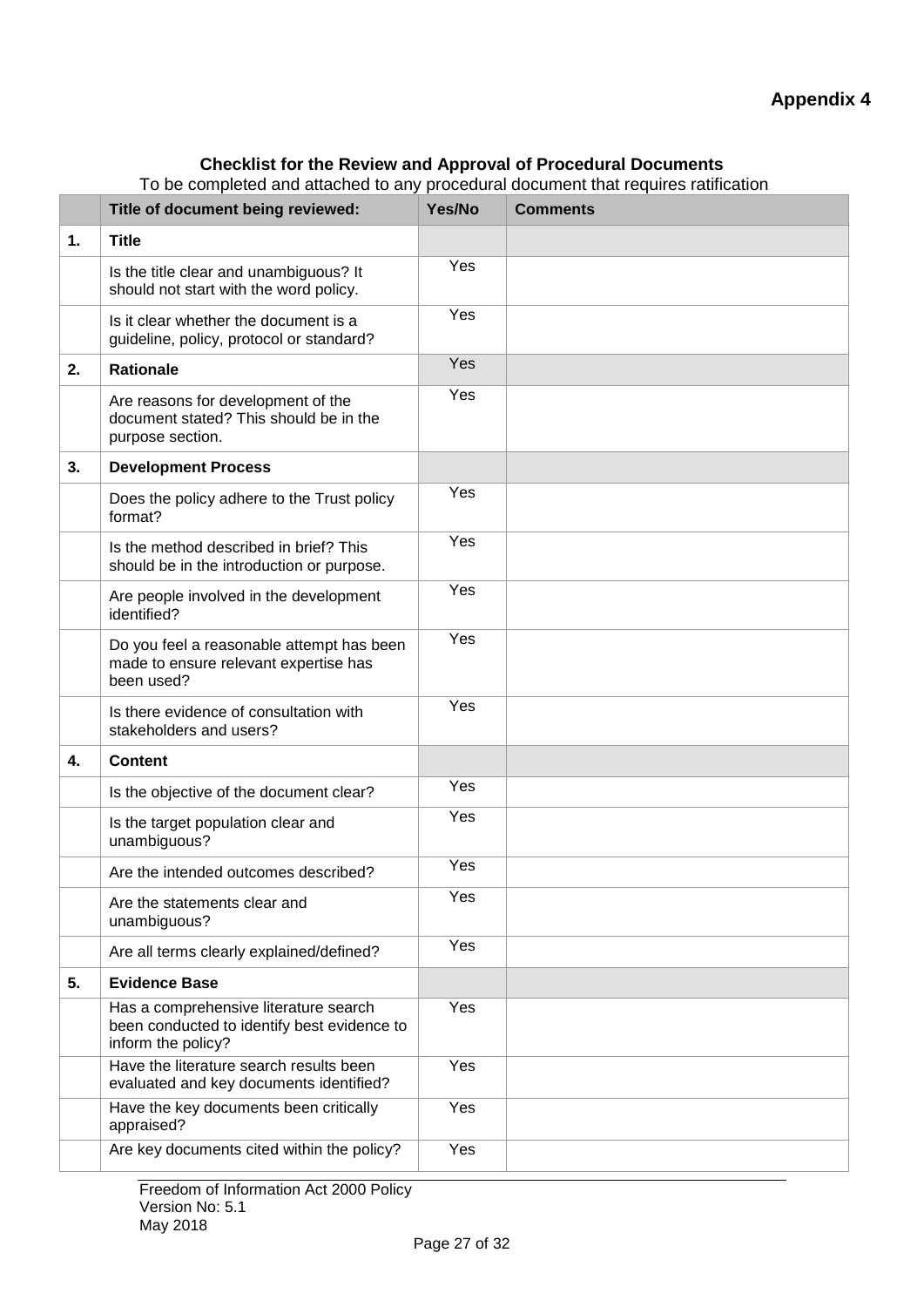|     | Title of document being reviewed:                                                                                                  | Yes/No | <b>Comments</b> |
|-----|------------------------------------------------------------------------------------------------------------------------------------|--------|-----------------|
|     | Are cited documents referenced?                                                                                                    | Yes    |                 |
| 6.  | Approval                                                                                                                           |        |                 |
|     | Does the document identify which<br>committee/group will approve it?                                                               | Yes    |                 |
|     | If appropriate have the joint Human<br>Resources/staff side committee (or<br>equivalent) approved the document?                    | No     |                 |
|     | For Trust wide policies has the appropriate<br>Executive lead approved the policy?                                                 | Yes    |                 |
| 7.  | <b>Dissemination and Implementation</b>                                                                                            |        |                 |
|     | Is there an outline/plan to identify how this<br>will be done?                                                                     | Yes    |                 |
|     | Does the plan include the necessary<br>training/support to ensure compliance?                                                      | Yes    |                 |
| 8.  | <b>Document Control</b>                                                                                                            |        |                 |
|     | Does the document identify where it will be<br>held?                                                                               | Yes    |                 |
|     | Have archiving arrangements for<br>superseded documents been addressed?                                                            | Yes    |                 |
| 9.  | <b>Process to Monitor Compliance and</b><br><b>Effectiveness</b>                                                                   |        |                 |
|     | Are there measurable standards or KPIs to<br>support the monitoring of compliance with<br>and effectiveness of the document?       | Yes    |                 |
|     | Is there a plan to review or audit<br>compliance with the document?                                                                | Yes    |                 |
| 10. | <b>Review Date</b>                                                                                                                 | Yes    |                 |
|     | Is the review date identified?                                                                                                     | Yes    |                 |
|     | Is the frequency of review identified? If so<br>is it acceptable?                                                                  | Yes    |                 |
| 11. | <b>Overall Responsibility for the Document</b>                                                                                     |        |                 |
|     | Is it clear who will be responsible for co-<br>ordinating the dissemination,<br>implementation and review of the<br>documentation? | Yes    |                 |

| <b>Reviewer</b> |                                                                                                                                                                                              |      |  |  |  |
|-----------------|----------------------------------------------------------------------------------------------------------------------------------------------------------------------------------------------|------|--|--|--|
|                 | If you are assured that the correct procedure has been followed for the consultation of this policy, sign and date<br>it and forward to the Compliance and Risk Department for ratification. |      |  |  |  |
| Name            |                                                                                                                                                                                              | Date |  |  |  |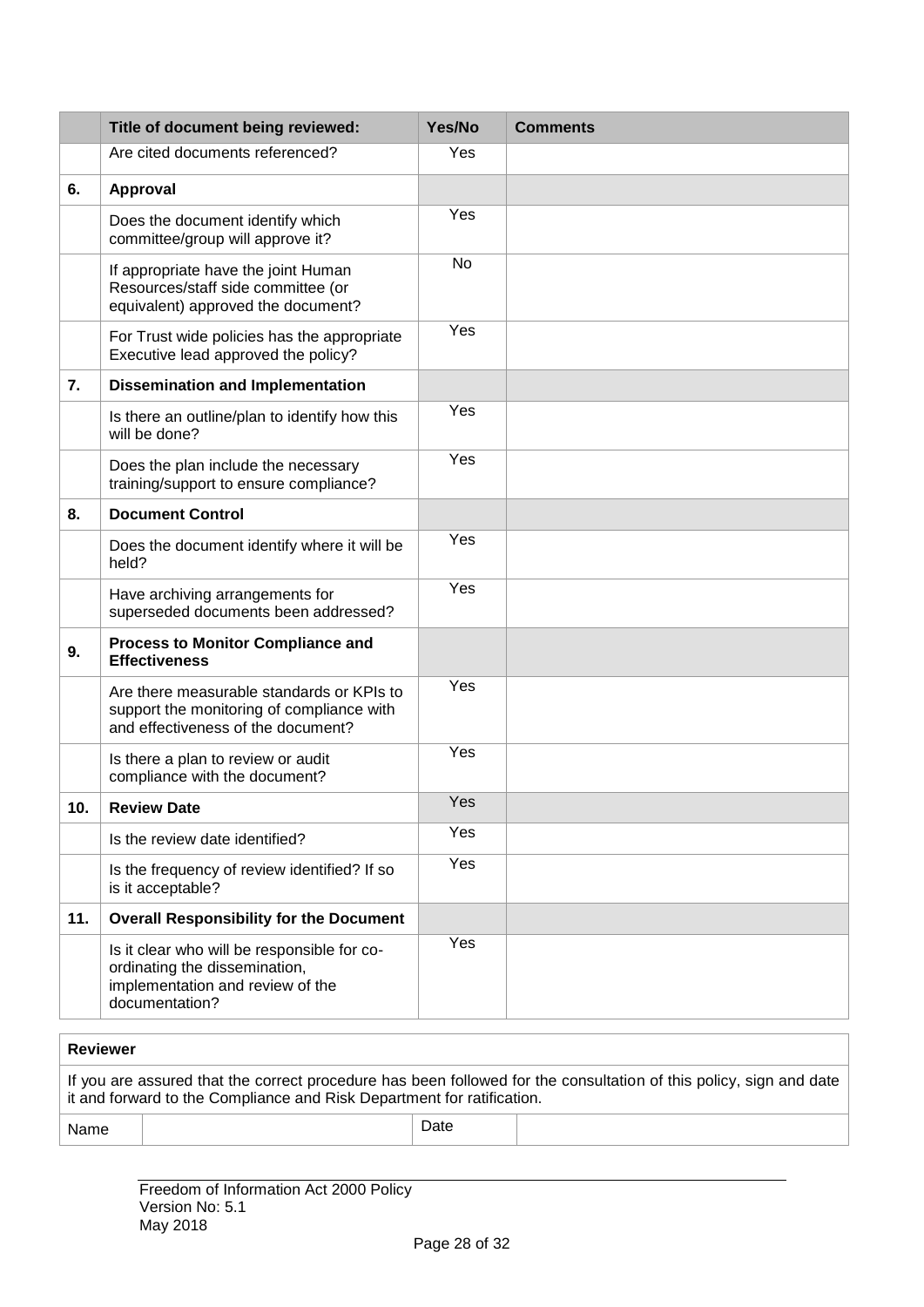| Signature $\vert$ | Approving | IGSG/Policies and Procedures Group and  |  |  |
|-------------------|-----------|-----------------------------------------|--|--|
|                   |           | Committee/s   Trust Executive Committee |  |  |

| Lead Manager (Local Policies) / Director (Trust Wide Policies)                                                                                                                               |  |             |                                        |  |  |  |
|----------------------------------------------------------------------------------------------------------------------------------------------------------------------------------------------|--|-------------|----------------------------------------|--|--|--|
| If you are assured that the correct procedure has been followed for the consultation of this policy, sign and date<br>it and forward to the Compliance and Risk Department for ratification. |  |             |                                        |  |  |  |
| May 2018<br>Date<br>Name<br>Corporate Governance Manager                                                                                                                                     |  |             |                                        |  |  |  |
| Signature                                                                                                                                                                                    |  | Approving   | IGSG/Policies and Procedures Group and |  |  |  |
|                                                                                                                                                                                              |  | Committee/s | <b>Trust Executive Committee</b>       |  |  |  |
| <b>Ratification Committee Approval</b>                                                                                                                                                       |  |             |                                        |  |  |  |
| Quality Board minute number:                                                                                                                                                                 |  |             |                                        |  |  |  |
| PPG minute number:                                                                                                                                                                           |  |             |                                        |  |  |  |
| <b>TMB minute number:</b>                                                                                                                                                                    |  |             |                                        |  |  |  |
|                                                                                                                                                                                              |  |             |                                        |  |  |  |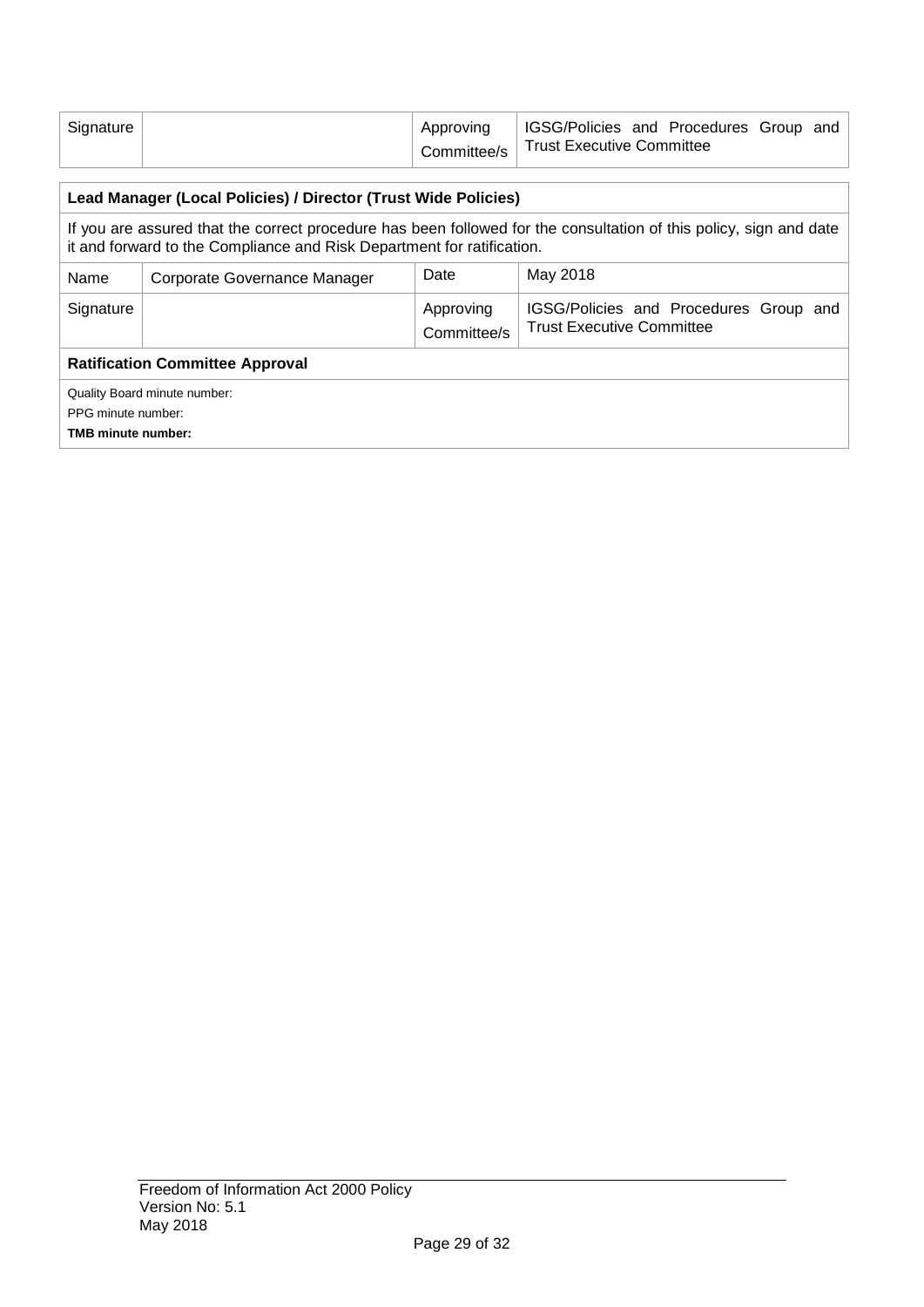# **Service Overview & Improvement Action Plan: Equality Analysis Form**

| <b>Title: Confidentiality Policy</b> | What are the intended outcomes of this work?                                                                                             |
|--------------------------------------|------------------------------------------------------------------------------------------------------------------------------------------|
|                                      | The purpose of this policy is to outline the principles related to confidentiality and to support staff in applying<br>these principles. |
| Who will be affected? All staff      | Evidence: N/A                                                                                                                            |
|                                      |                                                                                                                                          |

| ANALYSIS SUMMARY: considering the above evidence, please summarise the impact of the work based on the Public Sector equality duty outcomes |                                         |                                         |                                         |  |  |  |  |
|---------------------------------------------------------------------------------------------------------------------------------------------|-----------------------------------------|-----------------------------------------|-----------------------------------------|--|--|--|--|
| against the 9 Protected characteristics                                                                                                     |                                         |                                         |                                         |  |  |  |  |
| Public                                                                                                                                      |                                         |                                         |                                         |  |  |  |  |
| <b>Sector Duty</b>                                                                                                                          | Eliminate discrimination, harassment    | Advance equality of opportunity         | Promote good relations between          |  |  |  |  |
|                                                                                                                                             | and victimisation                       |                                         | groups                                  |  |  |  |  |
| Protected                                                                                                                                   |                                         |                                         |                                         |  |  |  |  |
| <i>Characteristics</i>                                                                                                                      |                                         |                                         |                                         |  |  |  |  |
| (highlight as                                                                                                                               |                                         |                                         |                                         |  |  |  |  |
| appropriate)                                                                                                                                |                                         |                                         |                                         |  |  |  |  |
| AGE / DISABILITY/                                                                                                                           | This may refer to vulnerable adults and | <b>The General Data Protection</b>      | The General Data Protection Regulation  |  |  |  |  |
| <b>RACE</b>                                                                                                                                 | vulnerable safeguarding children        | Regulations includes provisions that    | will promote positive relations between |  |  |  |  |
|                                                                                                                                             |                                         | promote accountability and governance   | all groups.                             |  |  |  |  |
|                                                                                                                                             |                                         | and as such Walsall Healthcare NHS      |                                         |  |  |  |  |
|                                                                                                                                             |                                         | Trust has put comprehensive and         |                                         |  |  |  |  |
|                                                                                                                                             |                                         | effective governance measures into      |                                         |  |  |  |  |
|                                                                                                                                             |                                         | place to meet these provisions. The aim |                                         |  |  |  |  |
|                                                                                                                                             |                                         | of such measures is to promote equality |                                         |  |  |  |  |
|                                                                                                                                             |                                         | of opportunity to all groups.           |                                         |  |  |  |  |
| SEX (Gender)/                                                                                                                               | Refer to Gender Recognition Act 2004    | The General Data Protection             | The General Data Protection Regulation  |  |  |  |  |
| <b>GENDER</b>                                                                                                                               |                                         | Regulations includes provisions that    | will promote positive relations between |  |  |  |  |
| <b>REASSIGNMENT</b>                                                                                                                         |                                         | promote accountability and governance   | all groups.                             |  |  |  |  |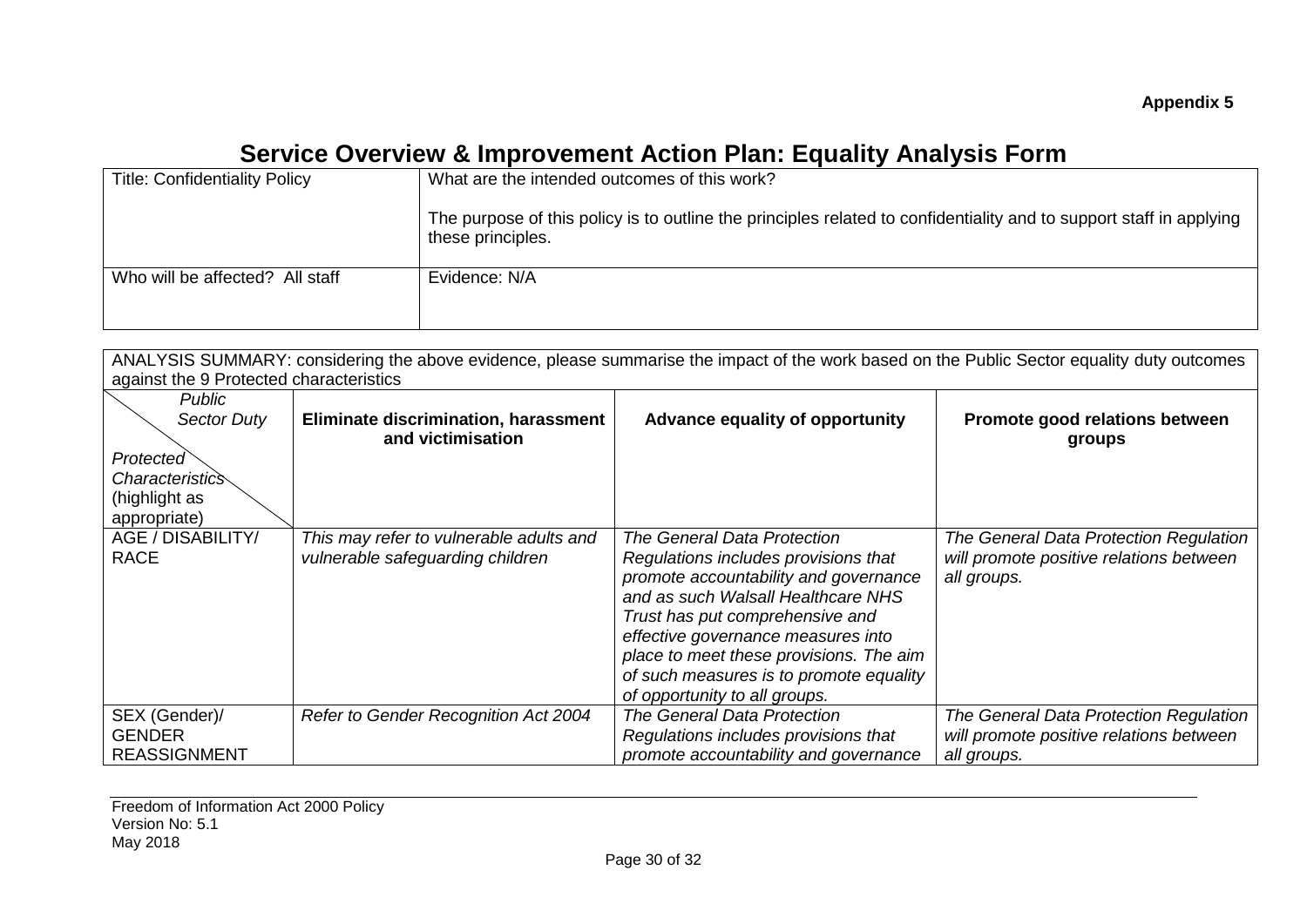|                                                                                                                                                      |                                         | and as such Walsall Healthcare NHS                                                                                                                 |                                         |  |  |  |
|------------------------------------------------------------------------------------------------------------------------------------------------------|-----------------------------------------|----------------------------------------------------------------------------------------------------------------------------------------------------|-----------------------------------------|--|--|--|
|                                                                                                                                                      |                                         | Trust has put comprehensive and                                                                                                                    |                                         |  |  |  |
|                                                                                                                                                      |                                         | effective governance measures into                                                                                                                 |                                         |  |  |  |
|                                                                                                                                                      |                                         | place to meet these provisions. The aim                                                                                                            |                                         |  |  |  |
|                                                                                                                                                      |                                         | of such measures is to promote equality                                                                                                            |                                         |  |  |  |
|                                                                                                                                                      |                                         | of opportunity to all groups.                                                                                                                      |                                         |  |  |  |
| <b>RELIGION or BELIEF/</b>                                                                                                                           | This may refer to vulnerable adults and | The General Data Protection                                                                                                                        | The General Data Protection Regulation  |  |  |  |
| <b>SEXUAL</b>                                                                                                                                        | vulnerable safeguard children           | Regulations includes provisions that                                                                                                               | will promote positive relations between |  |  |  |
| <b>ORIENTATION</b>                                                                                                                                   |                                         | promote accountability and governance                                                                                                              | all groups.                             |  |  |  |
|                                                                                                                                                      |                                         | and as such Walsall Healthcare NHS                                                                                                                 |                                         |  |  |  |
|                                                                                                                                                      |                                         | Trust has put comprehensive and                                                                                                                    |                                         |  |  |  |
|                                                                                                                                                      |                                         | effective governance measures into                                                                                                                 |                                         |  |  |  |
|                                                                                                                                                      |                                         | place to meet these provisions. The aim                                                                                                            |                                         |  |  |  |
|                                                                                                                                                      |                                         | of such measures is to promote equality                                                                                                            |                                         |  |  |  |
|                                                                                                                                                      |                                         | of opportunity to all groups.                                                                                                                      |                                         |  |  |  |
| <b>PREGNANCY &amp;</b>                                                                                                                               | This may refer to vulnerable adults and | The General Data Protection                                                                                                                        | The General Data Protection Regulation  |  |  |  |
| <b>MATERNITY</b>                                                                                                                                     | vulnerable safeguarding children        | Regulations includes provisions that                                                                                                               | will promote positive relations between |  |  |  |
|                                                                                                                                                      |                                         | promote accountability and governance                                                                                                              | all groups.                             |  |  |  |
|                                                                                                                                                      |                                         | and as such Walsall Healthcare NHS                                                                                                                 |                                         |  |  |  |
|                                                                                                                                                      |                                         | Trust has put comprehensive and                                                                                                                    |                                         |  |  |  |
|                                                                                                                                                      |                                         | effective governance measures into                                                                                                                 |                                         |  |  |  |
|                                                                                                                                                      |                                         | place to meet these provisions. The aim                                                                                                            |                                         |  |  |  |
|                                                                                                                                                      |                                         | of such measures is to promote equality                                                                                                            |                                         |  |  |  |
|                                                                                                                                                      |                                         | of opportunity to all groups.                                                                                                                      |                                         |  |  |  |
| <b>MARRIAGE &amp; CIVIL</b>                                                                                                                          | No impact                               | Not applicable at present                                                                                                                          | Not applicable at present               |  |  |  |
| <b>PARTNERSHIP</b>                                                                                                                                   |                                         |                                                                                                                                                    |                                         |  |  |  |
|                                                                                                                                                      |                                         | What is the overall impact? There are no negative implications associated with this policy. The implementation promotes positive opportunities and |                                         |  |  |  |
| relationships between all groups and is in accordance with the new General Data Protection Regulations.                                              |                                         |                                                                                                                                                    |                                         |  |  |  |
|                                                                                                                                                      |                                         |                                                                                                                                                    |                                         |  |  |  |
| Any action required on the impact on equalities? Impact of this policy has been assessed and it will not lead to any discrimination or other adverse |                                         |                                                                                                                                                    |                                         |  |  |  |
| events on any population groups, as described above.                                                                                                 |                                         |                                                                                                                                                    |                                         |  |  |  |
|                                                                                                                                                      |                                         |                                                                                                                                                    |                                         |  |  |  |